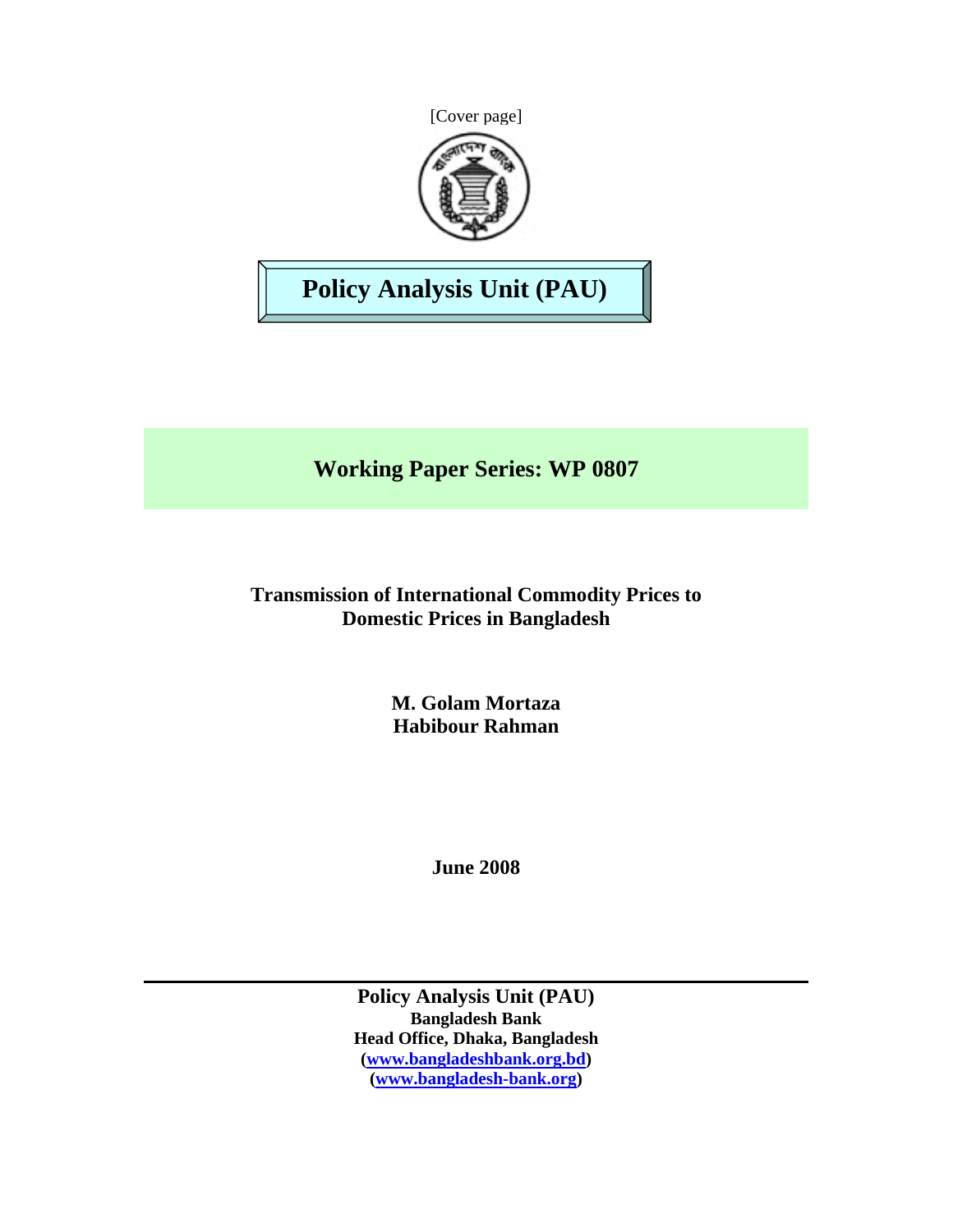

# **Policy Analysis Unit\* (PAU)**

# **Working Paper Series: WP 0807**

## **Transmission of International Commodity Prices to Domestic Prices in Bangladesh**

**M. Golam Mortaza Research Economist Policy Analysis Unit Bangladesh Bank** 

**Habibour Rahman Research Economist Policy Analysis Unit Bangladesh Bank** 

## **June 2008**

## **Copyright © 2008 by Bangladesh Bank**

*\* In an attempt to upgrade the capacity for research and policy analysis at Bangladesh Bank (BB), PAU prepares and publishes Working Papers on macroeconomic issues as a part of its routine activities. These papers reflect research in progress, and as such comments are most welcome. It is expected that these papers would eventually be published in learned journals after undergoing due review process. Neither the Board of Directors nor the management of, or any agency of the Government of Bangladesh necessarily endorses any or all of the views expressed in these papers. The latter reflects views based on professional analysis carried out by the staff of Bangladesh Bank, and hence the usual caveat of research reports applies.*

**[An electronic version of this paper is available at www.bangladeshbank.org.bd]**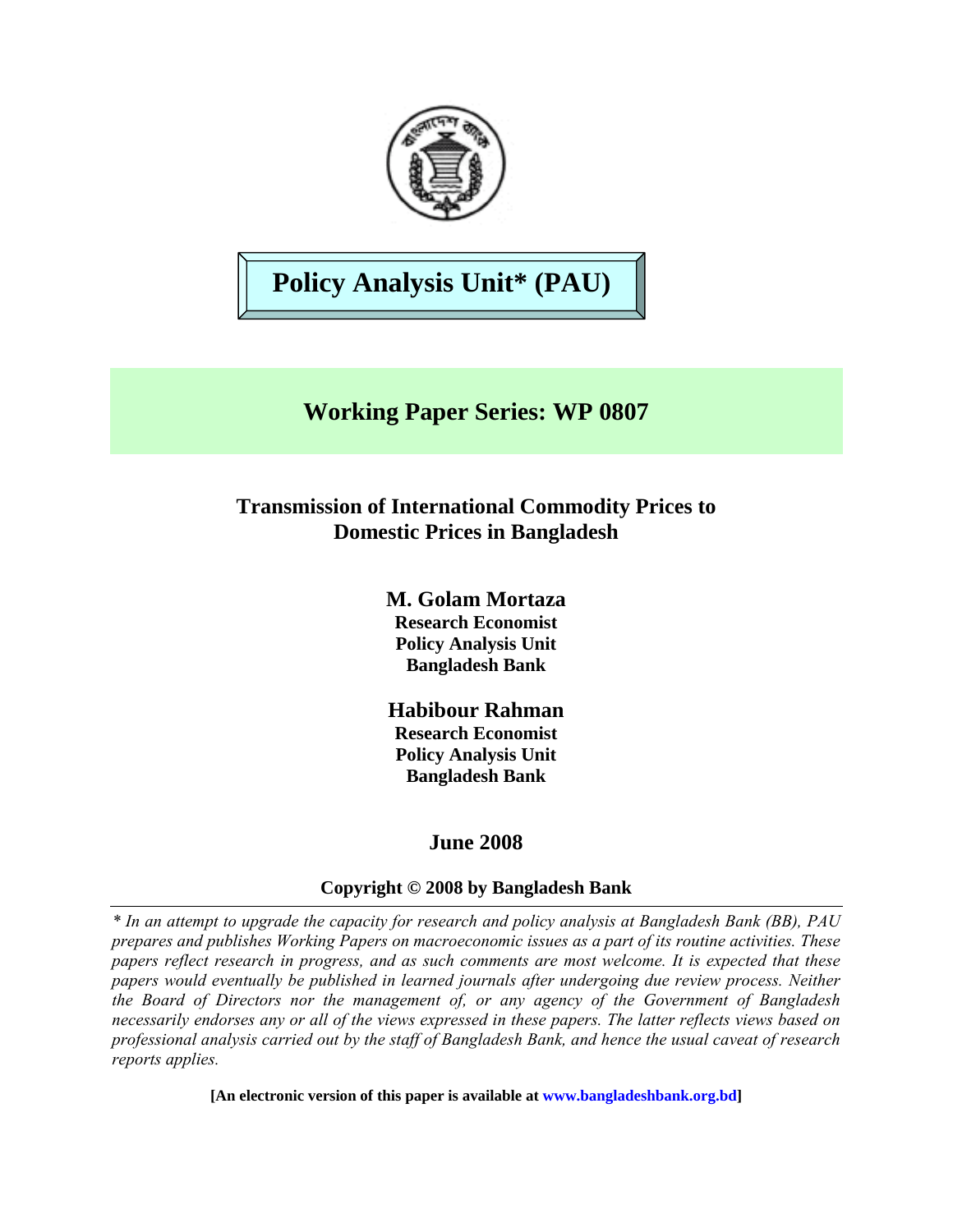## **Transmission of International Commodity Prices to Domestic Prices in Bangladesh**

M. Golam Mortaza Habibour Rahman<sup>∗</sup>

#### **Abstract**

In recent years, Bangladesh has experienced persistent price increases, especially of food items, in the domestic market in the backdrop of global increase in food prices. Such price developments in the international commodity markets have brought into forefront the effects of external price changes on domestic inflation, especially in the developing countries. This raises the issue of the existence and extent of import price pass-through to domestic prices. This paper analyzes the relationship between import and domestic prices in Bangladesh during 2000-2008. Using monthly data, the paper explores the relationship between domestic supply and passthrough elasticity and argues that commodities with higher share of domestic supply face a lower pass-through elasticity of import prices on domestic prices. The results suggest that it is important for policies in Bangladesh to correctly align the exchange rate and trade related policies in the short run to domestic realities coupled with the long run policy of increasing domestic production as the most effective strategy to ensure domestic price stability.

**Key Words:** International Prices, Domestic Prices, Elasticity, Bangladesh

**JEL Classification:** E31, E37, E63, F41.

<sup>∗</sup> The authors are Research Economists, Policy Analysis Unit (PAU), Bangladesh Bank, Dhaka, Bangladesh. The author would like to thank Dr. Mustafa K. Mujeri, Chief Economist for his helpful suggestions and comments on earlier drafts of the paper. The views expressed in this paper are of the authors' own and do not necessarily reflect the views of the Bangladesh Bank.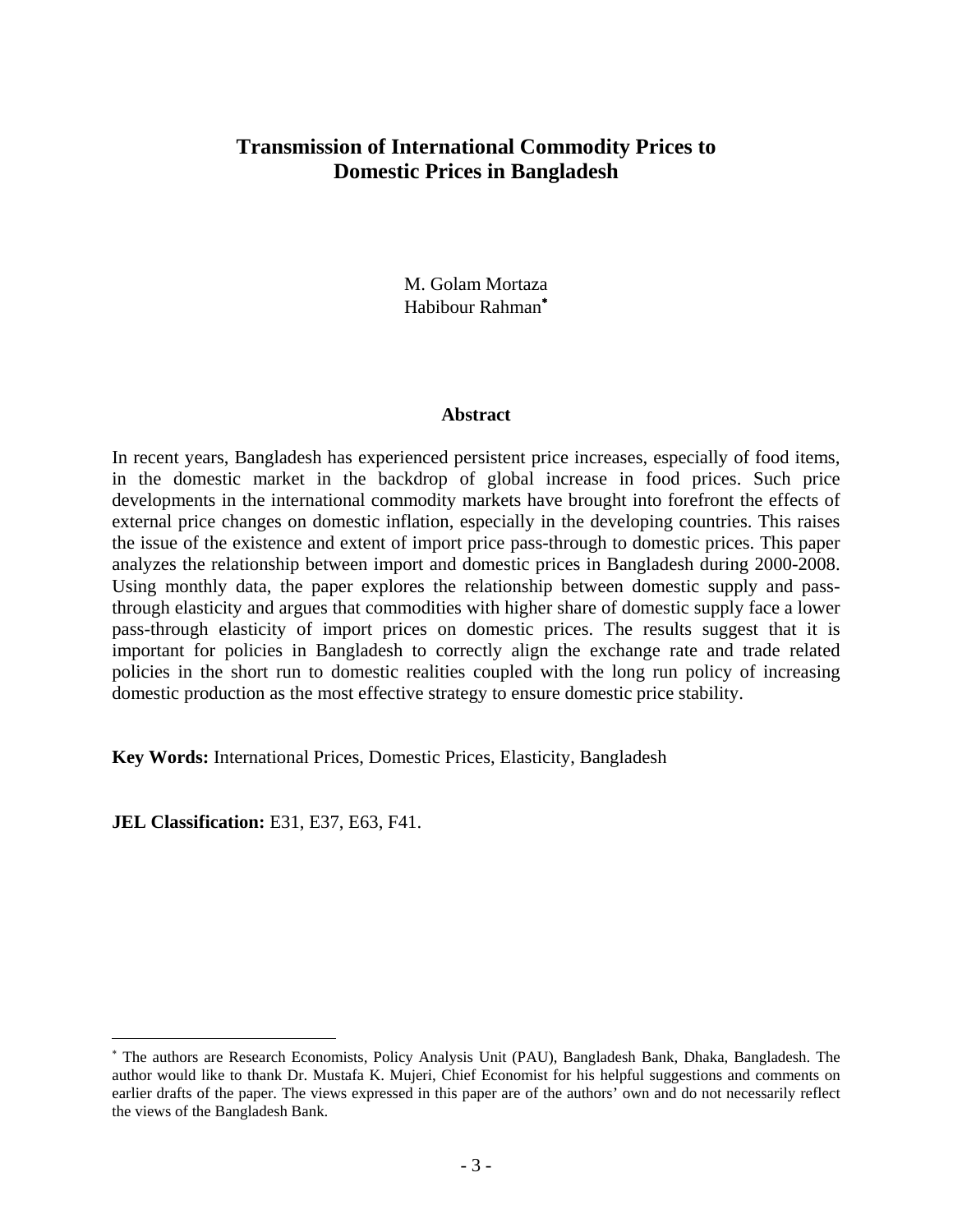# Transmission of International Commodity Prices to Domestic Prices in Bangladesh

#### **1. Introduction**

Inflation in the developing world has been rising in recent years, mainly due to rising trend in food prices in the international market. For example, there was a 181 percent increase in global wheat prices over the 36 months leading up to February 2008, and an 83 percent increase in overall global food prices over the same period (World Bank 2008). Moreover, the price of rice in the international market rose by 165 percent between April 2007 and April 2008 (ADB 2008). There is a general consensus that the reasons for soaring food prices in the international market cover several factors including higher food demand in the emerging economies such as China and India that have led to reductions in food exports from these countries; rising oil prices and, more importantly, increased demand for bio-fuel raw materials such as wheat, soybean, maize, and palm oil which reduced the area of cropland for using food production for human consumption.<sup>1</sup> However, it is not the main reason that forces the policymakers in the developing economies to be diligent, but the implication of the impact of higher inflation on households, especially the poor in these countries. It becomes necessary for them to know how and to what extent the pass-through of rising global prices translates into rise in domestic price levels, if it exists. Bangladesh, as a net importer of food grains, is not out of the fear, in fact, it is facing higher food inflation in recent years and thus the policymakers are also concerned about the extent of global price transmission into domestic prices and its impact on the overall economy.

It is not only in the international market, but food prices have been soaring in the domestic market as well in Bangladesh. For example, during the period of April 2007 to April 2008, the price of rice increased by 61 percent to Tk. 32.10 per kilogram (kg) from Tk. 19.90 per kg, while the price of wheat increased by 56 percent to Tk. 30.60 per kg from Tk. 19.60 per kg (ADB 2008). Adverse price developments in the international market coupled with several unfavorable domestic macroeconomic changes such as short-term supply shocks due to adverse weather conditions, low prices of food commodities at the production stage leading to reduced production incentives, movements in the exchange rate, political and market uncertainty, strong domestic demand (resulting from economic growth and flow of remittances) and other economic and noneconomic factors contributed to recent price increase in Bangladesh (Dawe 2008 and UNESCAP 2008). As a result, overall inflation in Bangladesh in May 2008 rose to 7.44 percent (point-topoint basis) with a dominant role of food inflation (9.62 percent). The immediate adverse effects of higher domestic food prices include, among others, reduced household income of the households in real terms and thus increase in poverty incidence, higher effective inflation for the poor households than average inflation due to higher share of total expenditure devoted to food by the poor households.<sup>2</sup> Thus higher food price at the international market not only increases the domestic price level, but it also negatively affects the welfare of the poor consumers and farmers in developing countries. In view of the importance of the issue, it is necessary for the policy makers to design appropriate domestic economic and trade policies that can mitigate the adverse

1

<sup>&</sup>lt;sup>1</sup>For evidence, see Mitchell 2008, Johnston 2007.

 $2^2$  See, for instance, Hensley and Lupton 2008; Mortaza and Hasnayen 2008.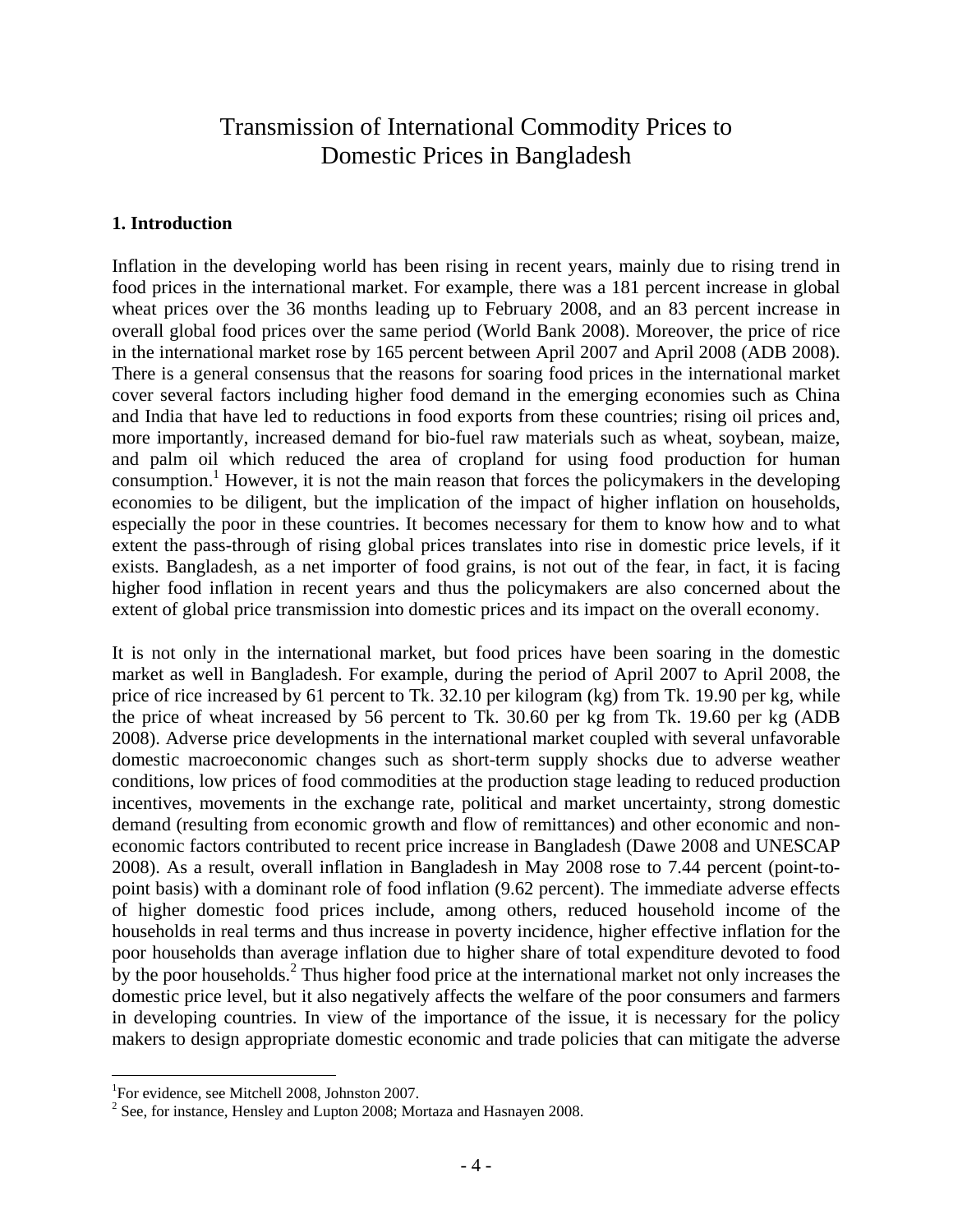effects of world price changes on the domestic economy based on credible knowledge on the 'pass-through elasticity' between imported and domestically produced goods.

This paper examines the extent to which increases in international food prices during the past few years have been transmitted to domestic prices in Bangladesh. In analyzing the historical data, evidence on price transmission for three important food commodities-- rice, wheat, and edible oil—have been taken. On the other hand, econometric analysis focuses on two staple foods-- rice and wheat-- which account for a larger share of the expenditures of the poor and edible oil, the consumption of which is based mainly on imports.<sup>3</sup> The pass-through elasticity has been estimated using regression models of the above food items, followed by recent econometric techniques such as unit root tests and error correction models (ECM). Finally, the paper draws some policy implications from the empirical results.

This study provides the first numerical estimates on the empirical relationship between import prices and domestic prices as no earlier work on the issue exists in Bangladesh. The analysis uses commodity specific monthly data rather than annual data during a period of substantial policy reforms in order to understand both long-run and short-run relationships between import price and domestic inflation so that harmonized results can be provided for policy purposes. It is expected that the study will assist the policy makers in formulating sound policies for inflation control taking into consideration changes in import prices and global inflation.

The paper is organized as follows. Following the introduction of this section, section 2 provides the analytical basis of the present study and reviews the relevant literature both in the context of developed and developing countries. Section 3 provides a review of recent inflation in Bangladesh and its underlying dynamics, including relationships and analysis of international commodity prices and corresponding domestic prices and their interrelationships. The empirical models including analysis of variables and the estimation results are explained in section 4. Finally, section 5 provides the summary and policy implications.

## **2. Theory and Empirical Evidence**

The way in which import prices of commodities affect final domestic prices is central to recent macroeconomic analysis as the issue is closely related with globalization and economic integration. In the wake of higher global food inflation, the degree and timing of pass-through is important, especially for developing countries, for forecasting inflation and formulating monetary policy in response to inflation shocks in the international market. The theoretical longrun impact of import prices on consumer prices is to assume that the consumption price elasticity with respect to import prices (the pass-through coefficient) is equal to the equilibrium proportion of consumption goods that are imported (Hampton 2001). As imports account approximately 36 percent of consumption goods in Bangladesh, it can be said that in the long run a 10 percent increase in import prices would lead to a 3.6 percent increase in consumer prices according to the above proposition.

<sup>&</sup>lt;sup>3</sup> For example, HIES 2005 data show that rice and wheat account for 20 percent of the household monthly consumption expenditure, while the corresponding figure is 33 percent for the poor in Bangladesh.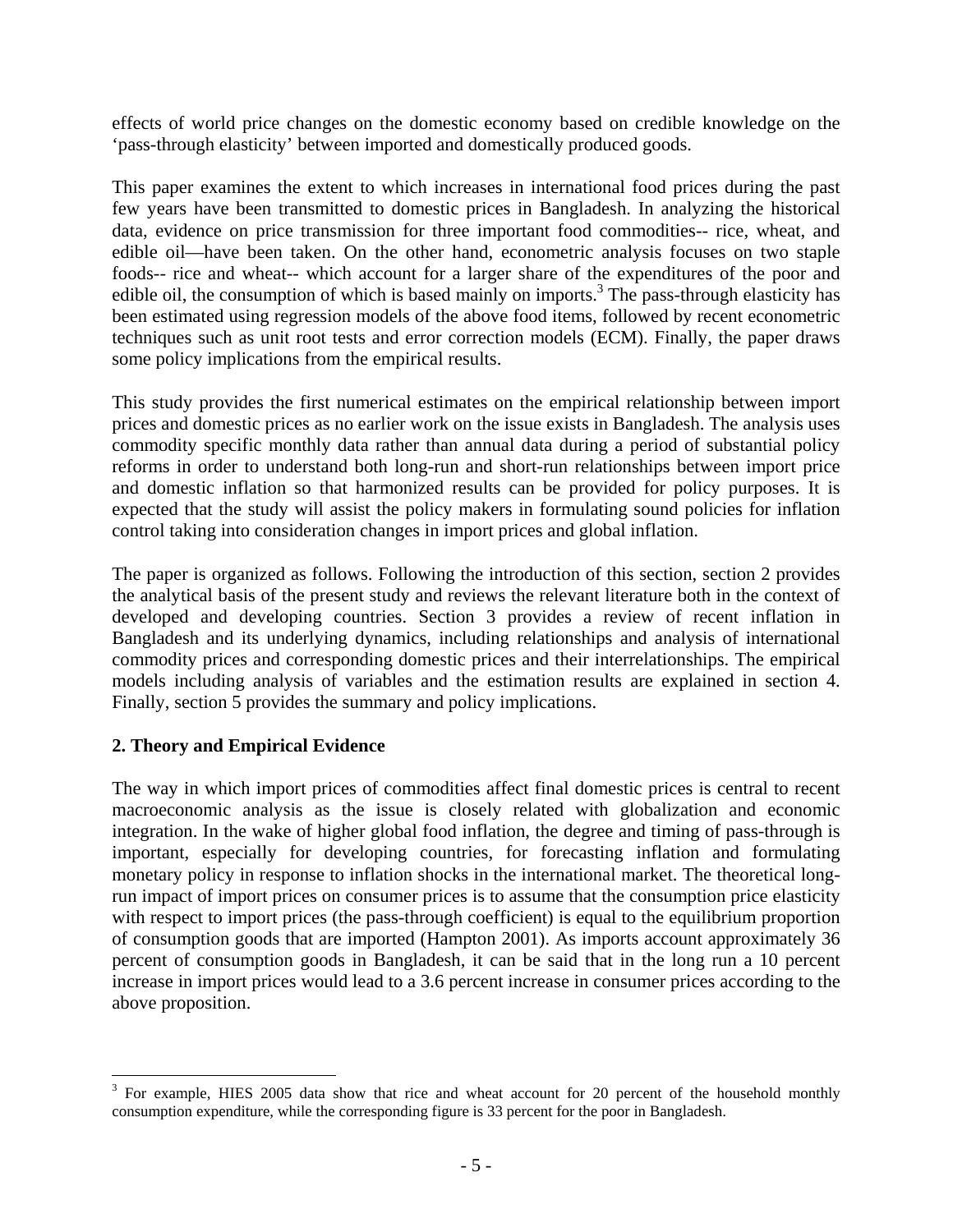However, theoretically, the direct pass-thorough of import prices to domestic prices is nothing but the exchange rate pass-through which basically is an application of the law of one price. According to the law of one price, the price of a traded good will be the same in both domestic and foreign economies, when expressed at a common currency. This is commonly known as the *first-stage or direct pass-through* of import prices to domestic prices which can be defined as the elasticity of the domestic over-the-docks import prices with respect to the exchange rate.

Greater exchange rate volatility may make importers and exporters more cautious about price instability and may force them to adjust respective profit margins, and reduce measured passthrough.<sup>4</sup> Specifically, for a small open economy which is a price taker in the world market, pass-through is expected to be complete; on the other hand, if the economy is not a price taker, then foreigners may adjust the foreign currency price of the import following the exchange rate change (Dwyer and Lam 1994).

On the other hand, the *second-stage or indirect pass-through* takes place when it is not only the prices of imported consumption goods that are affected by the import price shock, other prices are also affected by the same shock. In this case, a movement in import prices may lead to a change in overall consumer prices and the pass-through coefficient may not be equal to the import share of consumption. Theoretically, if second stage pass-through occurs, then the total pass-through from import price changes to consumption prices could be greater than the import share of consumption if wages are indexed to consumer prices.<sup>5</sup> On the other hand, a movement in import prices may lead to a lower change in consumer prices if there is a relative price change of goods rather than a level shift in the overall consumer price index. It occurs when the higher price of imports may simply be offset by lower price of other goods as demand for those goods declines due to a lower proportional change in nominal income. This can be referred to as the income effect of import price shock. Moreover, if the consumption of imported consumption goods declines due to higher prices of those goods, then the import share of consumption may also decline and the resulting effect on the consumer prices may be smaller than the original share of consumption. This can be referred to as the substitution effect of import price shock.<sup>6</sup>

A number of research has been carried out on the extent to which international prices have a role on changes in domestic prices. A commodity-specific research carried out by Warr (2005), in searching for the relationship between two methods of modeling the relationship between the landed prices of imports and domestic prices in the context of rice imports into Indonesia, finds that the pass-through elasticity ranges between  $0.27$  and  $0.37$ .<sup>7</sup> This result has been considered important particularly in Indonesia as it is the world's largest importer of rice and policies with respect to this outcome have relevance in the context of Bangladesh as well.

<sup>&</sup>lt;sup>4</sup> See Wei and Parsley (1995) and Engel and Rogers (1998) for empirical evidence in this regard.

<sup>&</sup>lt;sup>5</sup> The second stage pass-through is more likely to take place in a situation when the central bank doesn't respond quickly to import price shocks to prevent inflationary impulse (Hampton 2001).

 $6$  Firm-specific import price shock analysis reveals that since firms are not sure about the length of movement of import price shocks, they will usually alter their profit margin and absorb some of the import price shocks as it is

costly for firms to adjust prices (due to menu costs).<br><sup>7</sup> The two methods are the 'pass-through elasticity' and the 'Armington' elasticity of substitution between imported and domestically produced goods.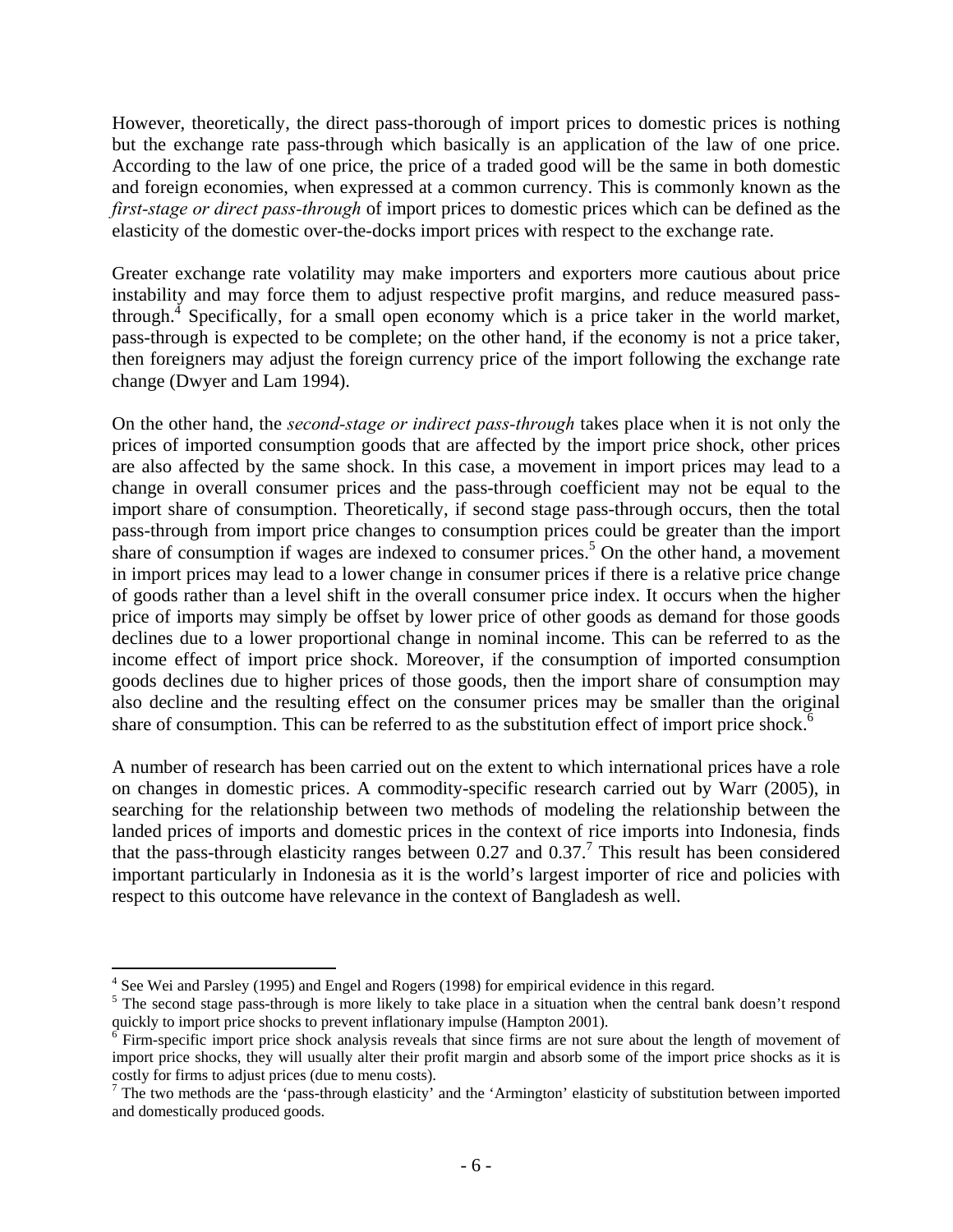Food prices have been considered as key components of the pass-through of international prices to domestic prices worldwide, as it has a significant impact on overall domestic prices, especially in developing countries, and thus on food consumption and production. Dawe (2008) analyzes the extent to which domestic prices of seven large Asian countries have increased since 2003 and concluded that these countries have been successful to stabilize domestic prices relative to the recent change in world prices through commodity specific policies rather than a general approach.<sup>8</sup> This has been particularly true for rice and wheat and it has been found out that, on average, till the end of 2007, the increase in real domestic rice prices was only about one-third of the increase in real US dollar world market rice prices. The evidence also suggests that these countries have been able to transmit price changes between farmers and consumers rather efficiently, mainly due to the well integrated system of markets linking the producers and the consumers.

World Bank (2008) points out that the pass-through of rising global prices doesn't translate into an immediate and proportionate rise in domestic price levels, due to various factors such as a weakening dollar, domestic infrastructure and price stabilization policies. On the other hand, FAO (2008) indicates that large increases in food and fuel prices threaten macroeconomic stability and overall growth, especially of low-income, net-importing countries. However, it indicates that government policies designed to avoid large domestic price shocks and the depreciation of the US dollar against many currencies tend to reduce transmission of world market prices to domestic prices. In this regard, it sets the case of Bangladesh as a successful example in mitigating the effect of international price on domestic prices and indicates that Bangladesh uses variable rice tariffs to stabilize domestic prices. The resulting outcome of these measures has helped the country to have lower transmission elasticity of commodity prices.<sup>9</sup>

Focusing on a different approach, McCarthy (1999) examines the impact of exchange rates and import prices on the domestic producer price index (PPI) and consumer price index (CPI) in selected industrialized countries during the period 1976 to 1998.<sup>10</sup> The results show that countries which had higher import shares, less volatile exchange rates, less volatile GDP, and were less competitive on a global scale were found to have inflation rates that had high associations with the exchange rates. The result also suggests that exchange rates and import prices actually contributed to disinflation during the period rather than contributing to inflation. The result has largely been attributed to global excess production of goods followed by the 1997- 98 East Asian crisis, which contributed to a decline in the world prices of many goods imported by the industrialized countries.

In the developed country context, Hampton (2001) re-estimated short- and long-run import price pass-through coefficients for New Zealand consumer prices for the period of 1989Q1 to 2001Q2

<sup>&</sup>lt;sup>8</sup> The reference countries are Bangladesh, China, India, Indonesia, Philippines, Thailand, and Viet Nam.

<sup>&</sup>lt;sup>9</sup> In fact, Dawe (2008) mentions that, in Bangladesh, domestic policy has stabilized urea prices, and while in domestic currency terms urea prices declined by 25 percent during August/October 2003-August/October 2007, world market prices increased by 79 percent in real domestic currency terms.

 $10$  More specifically, McCarthy (1999) looks for the pass-through of the exchange rate and import price changes to domestic producer and consumer inflation using a model of pricing along a distribution chain, with the aim to detect the responses of the PPI and CPI inflation to the exchange rate, import price with focus on demand and supply sides (i.e., output gap) and oil price shocks, in order to provide estimates of the effect of these variables on domestic inflation using a historical decomposition of the VAR model for the period 1996:01 to 1998:04.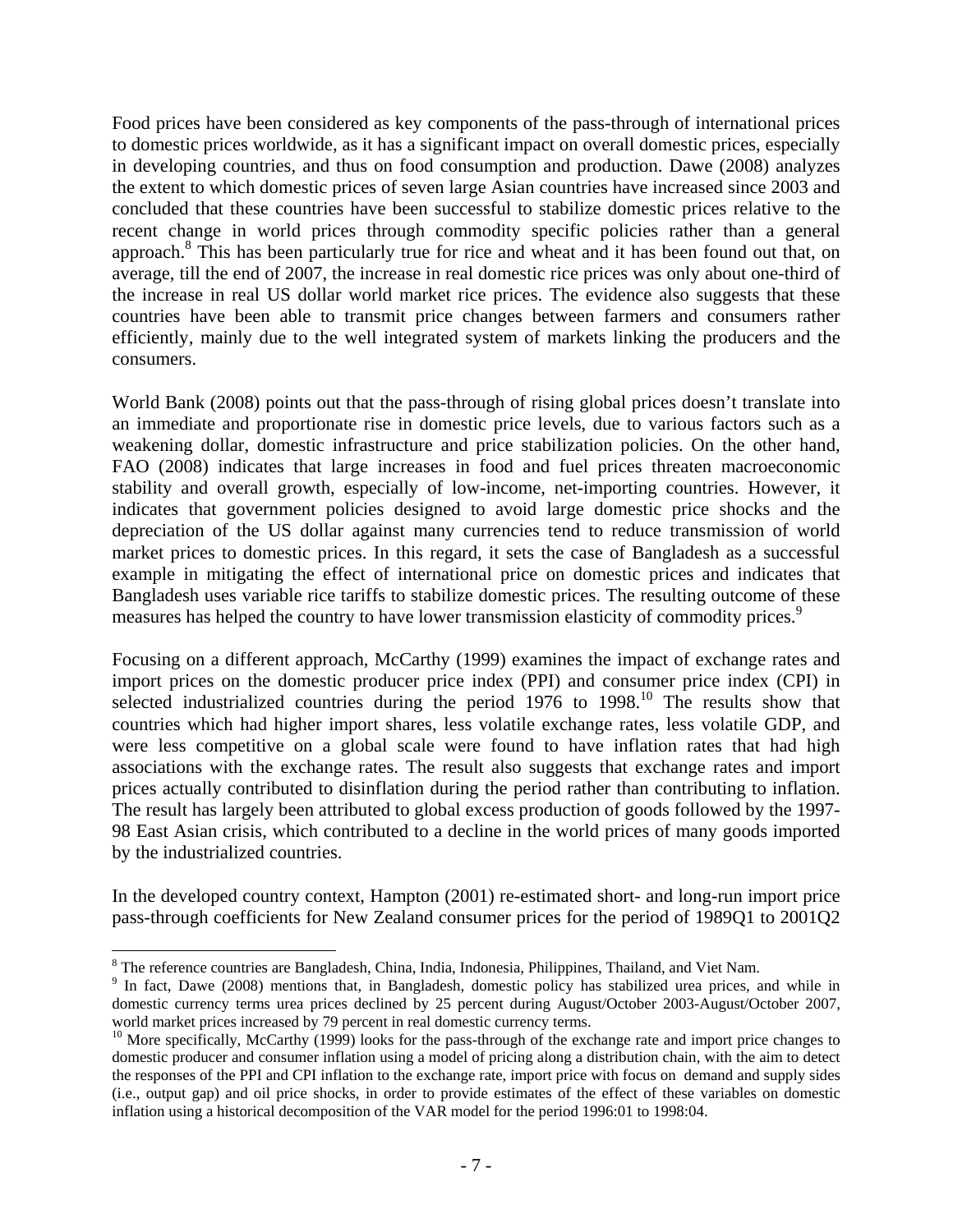and the result of the investigation confirms that the impact was not as large as expected – a 10 percent increase in import prices leads to 0.5 per cent increase in consumer prices within the first quarter, and to 1.5 percent increase over the long run. The above results suggest a change in the consumer prices is necessarily accompanied by a corresponding exchange rate depreciation/appreciation in New Zealand during the period. Moreover, Taylor (2000) provides a direct relationship between the pass-through of import prices to domestic prices and inflation rate at the international market during the 1990s. The evidence suggests that inflation is positively correlated with inflation persistence, implying that the low inflation itself around the world caused low pass-through to domestic inflation in US during 1990s.

Keeping the above issues and outcomes in view, this study focuses on the issue of the effect of changes in international commodity prices on domestic commodity prices, where three commodities, namely, rice, wheat, and edible oil have been used for investigation. In particular, the paper estimates pass-through elasticities of these commodities, both long and short-run. It is likely that the pass-through will be stronger for commodities which have larger import shares in total consumption.

## **3. Data Analysis**

#### *Current inflation situation*

The Bangladesh economy experienced a moderate rate of inflation, 5.2 percent on average in the first half of 1990s, mainly contributed by higher prices in non-food items. However, in the second half of the 1990s, average inflation increased to 5.6 percent driven by higher food prices, though food inflation started to decline after FY98, the year of the devastating flood, along with similar movement of overall inflation. Since then, Bangladesh experienced a low rate of inflation, at an average rate of less then 2.5 percent during FY01-FY02; when a relatively low price of food at that time played the key role in overall price developments (Table 1). However, in the following two years, the inflation rate jumped to 5.1 percent, followed by an average of 7.0 percent during FY05-FY07. In May 2008, the 12-month average inflation rate rose to 9.87 percent, whereas point-to-point inflation reached 7.44 percent.

| Table 1: Trend in Overall Inflation: FY01-FY08 |         |                     |          |         |                      |          |  |  |
|------------------------------------------------|---------|---------------------|----------|---------|----------------------|----------|--|--|
| Year                                           |         | Moving Average (MA) |          |         | Point to Point (PtP) |          |  |  |
|                                                | General | Food                | Non-food | General | Food                 | Non-food |  |  |
| FY01                                           | 1.94    | 1.38                | 3.04     | 1.66    | 0.87                 | 3.14     |  |  |
| FY02                                           | 2.76    | 1.63                | 4.61     | 3.58    | 1.94                 | 6.14     |  |  |
| FY <sub>03</sub>                               | 4.38    | 3.46                | 5.66     | 5.03    | 5.22                 | 4.68     |  |  |
| FY04                                           | 5.83    | 6.93                | 4.37     | 5.64    | 6.64                 | 4.26     |  |  |
| <b>FY05</b>                                    | 6.49    | 7.90                | 4.33     | 7.35    | 8.73                 | 5.32     |  |  |
| <b>FY06</b>                                    | 7.16    | 7.76                | 6.40     | 7.54    | 8.81                 | 5.73     |  |  |
| FY07                                           | 7.20    | 8.11                | 5.90     | 9.20    | 9.82                 | 8.34     |  |  |
| $FY08*$                                        | 9.87    | 11.93               | 6.72     | 7.44    | 9.62                 | 3.89     |  |  |

**Table 1: Trend in Overall Inflation: FY01-FY08** 

 Note*:* \* Until May 2008. Source: BBS

One general characteristic of recent inflation is that food inflation is higher than non-food inflation along with increasing gap between food and non-food inflation. Though the role of food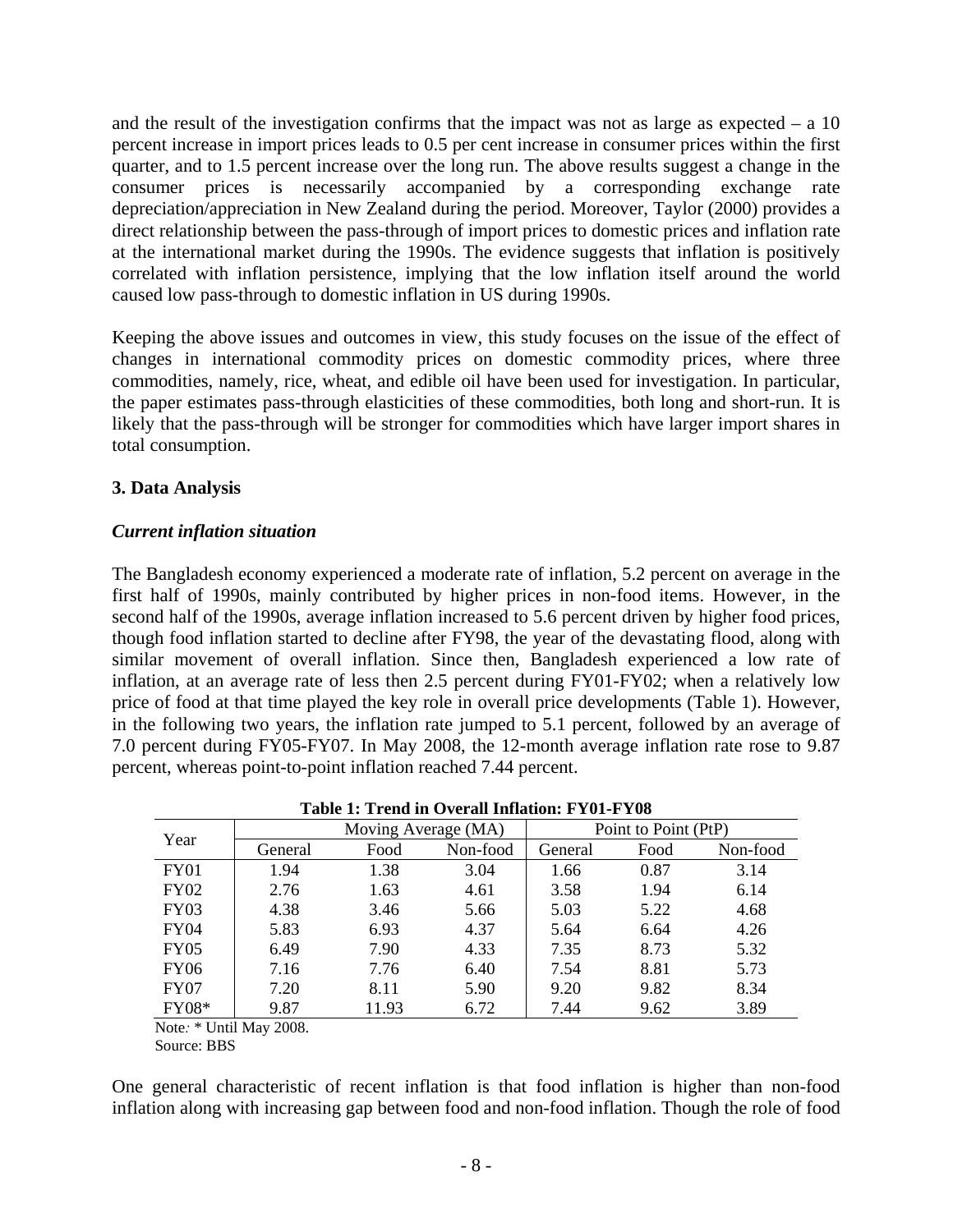inflation in overall inflation was insignificant during FY01-FY03, food inflation started to soar since FY04 which, in turn, led to rising overall inflation.<sup>11</sup>

#### *Rural urban inflation*

In case of rural and urban areas, in general, rural inflation has been higher than urban inflation (Table 2). Both in rural and urban areas, food inflation dominates non-food inflation in contributing to overall inflation. However, food inflation in urban areas has been higher than that in rural areas, since FY04. Recent statistics show that, in May 2008, 12-month average food inflation has gone up to 11.6 percent in rural areas, while the rate was 12.8 percent in urban areas.

| Year        |         | Rural |          |         | Urban |          |
|-------------|---------|-------|----------|---------|-------|----------|
|             | General | Food  | Non-food | General | Food  | Non-food |
| <b>FY01</b> | 2.26    | 1.18  | 3.83     | 1.52    | 1.89  | 1.13     |
| <b>FY02</b> | 2.43    | 1.44  | 4.57     | 3.36    | 2.09  | 4.70     |
| <b>FY03</b> | 4.74    | 4.05  | 5.91     | 3.52    | 2.09  | 5.00     |
| <b>FY04</b> | 5.77    | 6.55  | 4.47     | 5.66    | 7.80  | 4.14     |
| <b>FY05</b> | 6.62    | 7.99  | 4.27     | 6.14    | 7.71  | 4.49     |
| <b>FY06</b> | 7.36    | 7.62  | 6.90     | 6.68    | 8.09  | 5.14     |
| <b>FY07</b> | 7.28    | 7.93  | 6.10     | 7.02    | 8.53  | 5.34     |
| FY08*       | 9.90    | 11.57 | 6.84     | 9.80    | 12.77 | 6.41     |

**Table 2: Trends in Rural and Urban Inflation: FY01-FY08** 

Note: \* Until May 2008.

Source: BBS

In case of non-food inflation, the rate has been higher in urban areas in most of the years, especially in recent times. In May 2008, 12-month average non-food inflation rate increased to 6.8 percent in the rural areas, while the rate was 6.4 percent in the urban areas.

Two main characteristics of recent inflation trends can be observed: *first,* inflation in Bangladesh varies directly with food prices, especially in urban areas (Table 1); *second,* overall inflation in rural areas is higher than the corresponding urban rate. While, in general, food inflation is higher in urban areas, non-food inflation tends to be higher in rural areas (Table 2). These suggest that the inflation intensity varies with location and type of consumption items. However, it is mostly the prices of food items that determine overall inflation and it is likely that some of the food items contribute more to overall food inflation. Thus a better look is necessary on the commodity specific inflation rates rather the overall inflation rates to observe the contribution of individual products on inflation.

## *Commodity specific food inflation*

1

Table 3 shows the cumulative percentage changes in monthly consumer price indices of major food items during FY04-FY08.<sup>12</sup> Both in rural and urban areas, among the individual commodity

<sup>&</sup>lt;sup>11</sup> See, for instance, Mortaza and Hasnayen (2008) for empirical evidence on the role of food inflation in overall inflation.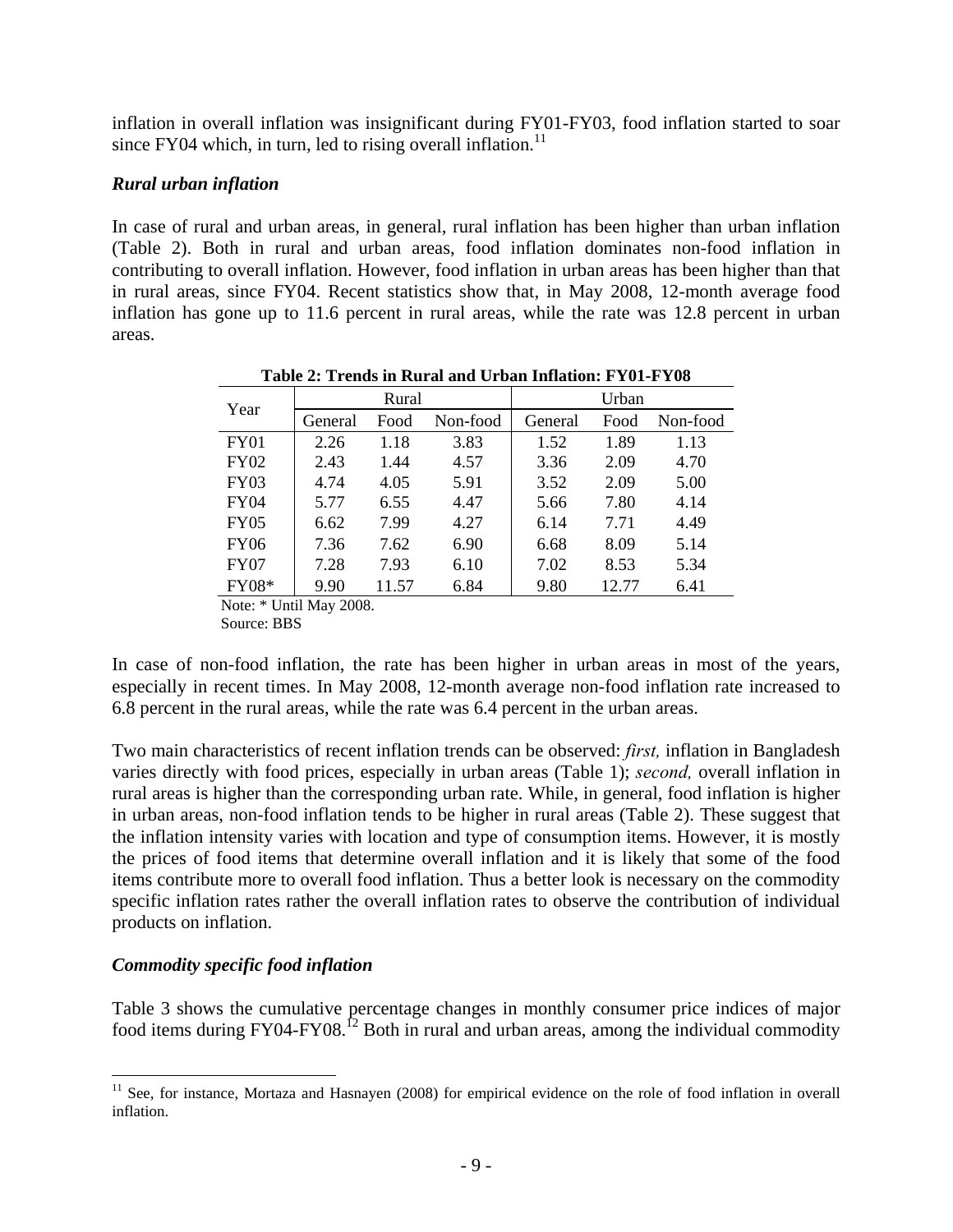categories, the highest percentage changes are observed in rice, wheat, and oil and fats, especially in the recent period. Thus it is clear that, in recent years, overall food prices in Bangladesh was dominated by higher prices of rice, wheat, and edible oil.

Between rural and urban food inflation, the highest percentage change is observed in wheat prices in the rural areas followed by rice and oil prices in FY08. On the other hand, in urban areas, though the highest percentage change is observed in wheat, the second highest change is noticed in oil price, followed by rice price. The relatively higher change in wheat price may be attributed to international supply shortage of wheat and higher prices and shortage of rice in the domestic market, as rice is a close substitute for wheat.

| Items and specifications       |             | Rural       |             |          | Urban       |             |             |          |
|--------------------------------|-------------|-------------|-------------|----------|-------------|-------------|-------------|----------|
|                                | <b>FY05</b> | <b>FY06</b> | <b>FY07</b> | $FY08*$  | <b>FY05</b> | <b>FY06</b> | <b>FY07</b> | FY08*    |
| Food, Beverage and Tobacco     | 6.78        | 8.33        | 9.22        | 6.88     | 7.35        | 9.05        | 10.39       | 6.58     |
| A. Food                        | 6.32        | 8.44        | 9.42        | 6.95     | 6.88        | 8.81        | 10.79       | 6.58     |
| (a) Cereals                    | 13.80       | 2.88        | 12.34       | 30.82    | 17.73       | 0.69        | 13.18       | 30.63    |
| Rice<br>(i)                    | 13.68       | 3.01        | 11.31       | 28.31    | 18.02       | 1.40        | 10.23       | 25.72    |
| (ii) Other Cereals             | 15.05       | 2.22        | 20.33       | 47.60    | 16.76       | $-1.96$     | 24.56       | 46.73    |
| Wheat                          | 20.47       | 1.30        | 23.61       | 52.44    | 17.80       | $-2.67$     | 27.89       | 50.22    |
| (b) Pulses                     | 4.58        | 23.02       | 15.34       | 15.42    | 7.89        | 18.19       | 15.13       | 16.97    |
| $(c)$ Fish                     | 7.24        | 11.23       | 7.55        | $-31.19$ | 8.32        | 8.55        | 11.96       | $-23.11$ |
| (d) Meat and Eggs              | 6.90        | 16.58       | 17.05       | 3.45     | 2.87        | 19.26       | 15.39       | 4.27     |
| (e) Vegetable                  | $-12.58$    | 23.42       | 14.87       | $-7.11$  | 1.15        | 21.24       | 11.26       | $-4.76$  |
| (f) Fruits                     | 5.43        | $-1.14$     | 10.98       | 8.51     | 6.57        | 14.42       | 7.25        | 7.17     |
| $(g)$ Spices                   | $-8.27$     | 16.07       | $-0.19$     | 4.14     | $-16.14$    | 14.66       | $-5.33$     | 13.61    |
| (h) Oil & Fats                 | 0.58        | 2.14        | 27.42       | 25.14    | $-0.99$     | 5.35        | 27.53       | 32.29    |
| (i) Milk & Milk Products       | 2.87        | 1.04        | 3.77        | 17.25    | 3.47        | 8.84        | 9.06        | 8.07     |
| <b>B.</b> Beverage             | 42.98       | 0.80        | 0.00        | 0.40     | 22.88       | 17.11       | 0.00        | 5.52     |
| <b>C. Tobacco and Products</b> | 3.66        | 10.27       | 7.44        | 8.57     | 0.80        | 3.67        | 17.87       | 9.42     |

**Table 3: Cumulative Percentage Changes in Monthly Consumer Price Indexes of Major Food Items** 

Note: \* Until April 2008

Source: BBS

Among the three commodity groups, in FY08, cumulative percentage changes in rice and wheat prices are higher in the rural areas than those of urban areas. However, in the case of oil and fat, the change is opposite, i.e., price change is higher in urban areas than in rural areas. The higher demand for cereals such as rice and wheat in the rural areas and recent supply shortage of these items may partly explain such higher price changes in the rural areas. In the case of oil, higher demand possibly explains higher prices in urban areas. Thus it is clear that the reasons for higher food prices can mainly be attributed to higher prices of rice, wheat, and oil in the recent period. Not surprisingly, the two main cereals in Bangladesh that are imported throughout the year are rice and wheat and import payments for food items other than cereals are highest for edible oil. Therefore, higher domestic prices of these food items are likely to result from higher import dependency to meet domestic consumption.

<sup>&</sup>lt;sup>12</sup> In constructing commodity group specific CPI, the definition of general CPI construction is applied. The cumulative percentage change is defined as the summation of monthly change of CPI over the previous month's CPI of specific commodity group.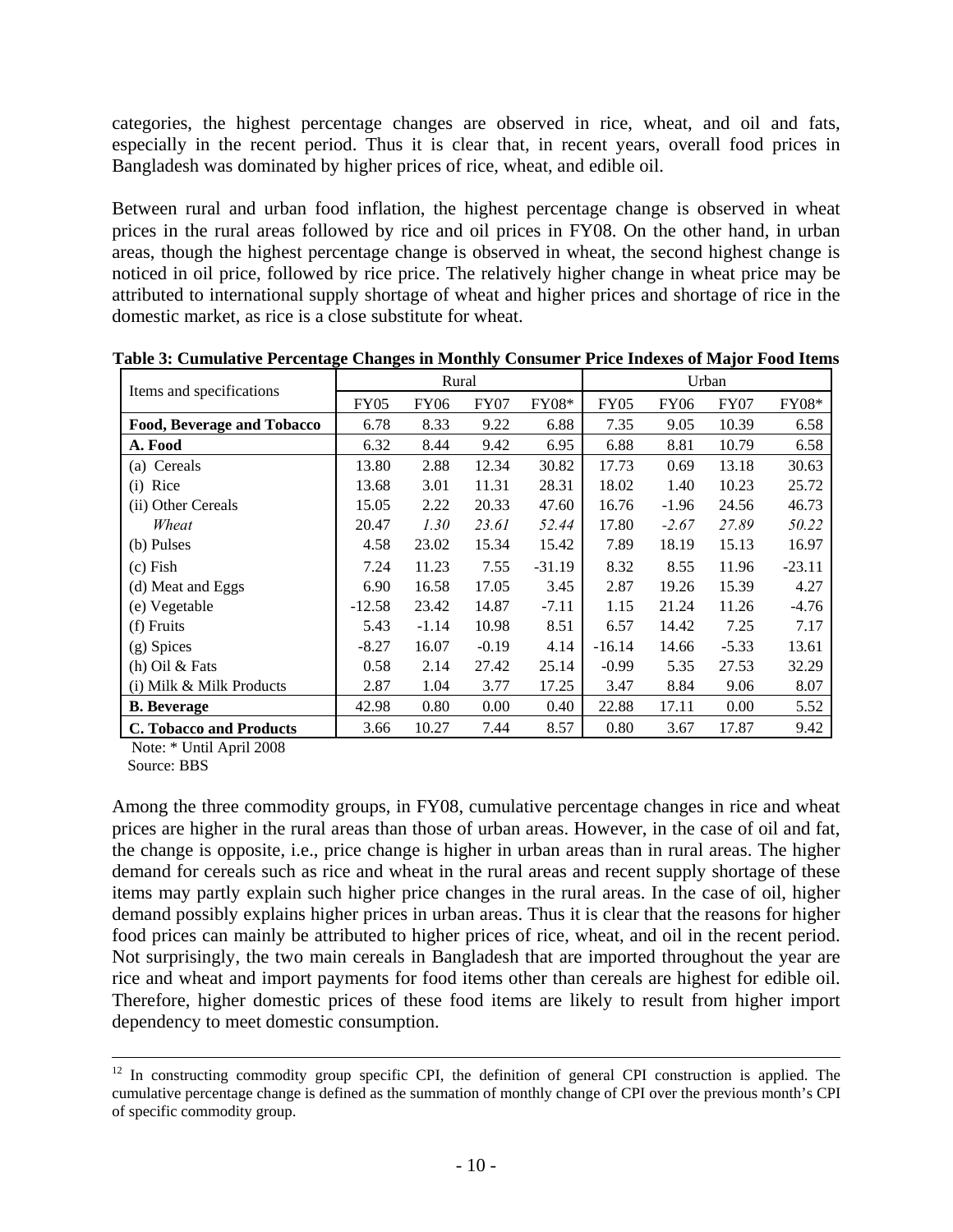#### *Commodity imports, consumption expenditure and total imports*

Imports as a share of total consumption expenditure in Bangladesh has been increasing in recent years. For example, while imports accounted for nearly 25 percent of total private consumption goods in FY03, the ratio increased significantly to 36 percent in FY07 (Table 4). Though there is increasing share of imports in total consumption expenditure in recent years, it is likely that the commodity-specific share of import to consumption expenditure is different for different commodities. The import-consumption expenditure ratio for three commodities, namely rice, wheat and edible oil, shows that rice imports account for a very low proportion of its total consumption expenditure, varying around 1-3 percent during FY03-FY07. However, the importconsumption expenditure ratio is high in the case of wheat, at around 34-51 percent, and the share is even higher in the case edible oil, at around 58-68 percent during the same period.

|                                     | <b>FY03</b>                                    | <b>FY04</b> | <b>FY05</b> | <b>FY06</b> | <b>FY07</b> |  |  |  |
|-------------------------------------|------------------------------------------------|-------------|-------------|-------------|-------------|--|--|--|
|                                     | Commodity import-consumption expenditure ratio |             |             |             |             |  |  |  |
| Total domestic import               | 24.62                                          | 25.87       | 28.81       | 31.65       | 36.29       |  |  |  |
| Rice                                | 2.69                                           | 1.71        | 2.99        | 1.29        | 1.76        |  |  |  |
| Wheat                               | 33.95                                          | 44.02       | 45.33       | 42.98       | 50.83       |  |  |  |
| Edible Oil                          | 58.03                                          | 68.43       | 62.08       | 65.27       | 59.33       |  |  |  |
| Commodity import-total import ratio |                                                |             |             |             |             |  |  |  |
| Rice                                | 2.18                                           | 1.31        | 2.01        | 0.79        | 1.04        |  |  |  |
| Wheat                               | 2.05                                           | 2.63        | 2.37        | 2.03        | 2.34        |  |  |  |
| Edible Oil                          | 3.77                                           | 4.32        | 3.34        | 3.20        | 3.39        |  |  |  |

**Table 4: Commodity Import, Consumption and Total Imports** 

Source: BBS and Economic Trends, Bangladesh Bank.

Thus, similar to varying price changes of different commodities, import-consumption expenditure ratio in Bangladesh also varies depending upon the level of domestic consumption. It is evident in the case of these three goods that lower percentage change of prices is observed for goods which have a relatively lower import-consumption ratio. Accordingly, it is likely that the pass-through of international commodity prices to domestic prices will be lower for those goods which has lower import ratio in total consumption.

However, at the aggregate level, the channel through which the effect of international price changes is reflected in domestic inflation is the relationship between consumer price inflation (CPI) and import price index (IPI). If price at the international market rises, it will be reflected in IPI and thus will affect domestic CPI, through higher prices of consumer goods and/or higher input prices for consumer goods. Figure 1 depicts the relationship between CPI and IPI in Bangladesh during FY81-FY07 which clearly indicates a long-term relationship between them; although a short-term relationship is not evident.

However, it would be misleading to presume any relationship of commodity prices at the international and domestic market by simply looking at the relationship between CPI and IPI. Rather, it would be meaningful to observe commodity-specific price relationship at both markets and identify the relationship if exists.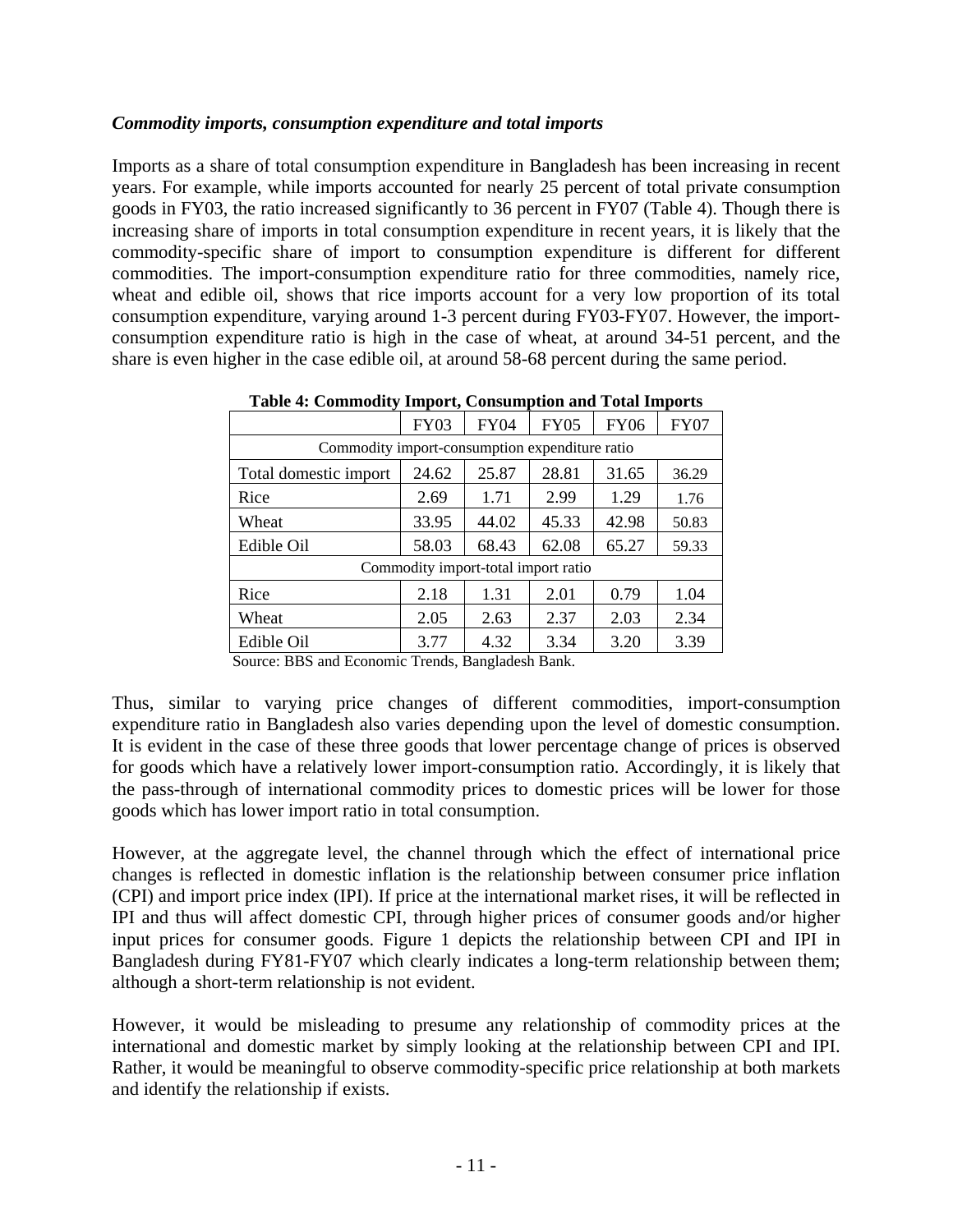



Figure 2 shows changes in world and domestic prices of rice during March 2006-March 2008. The price in the world rice market surged from an average of US\$378 per ton in December 2007 to US\$1015 per ton (in nominal terms) by the end of April 2008. Moreover, importers from developing countries found it difficult to import resulting from the unwillingness of traders to enter price negotiations due to supply shortage. At the domestic market, the average retail price of coarse rice increased by 18.8 percent (from Tk.26.30 per kg to Tk.31.30 per kg) during the period from December 2007 to March 2008. It is clear that price changes of rice in international and domestic markets follow similar pattern which provides some evidence that there is a direct link between world price and domestic price of rice.



**Figure 2: Changes in Inflation Adjusted World and Domestic Price of Rice** 

Source: IFS Database IMF and BBS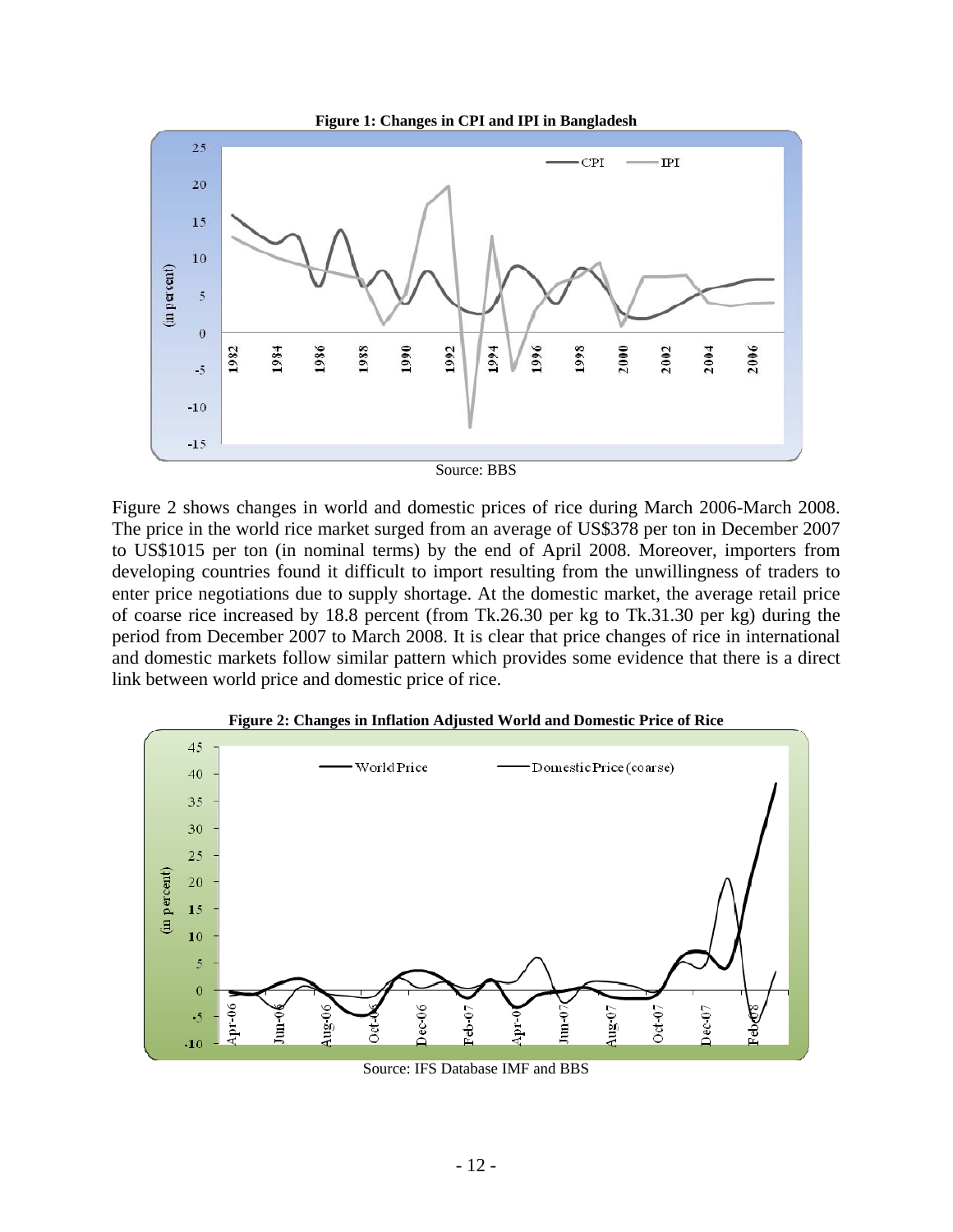Figure 3 depicts the world and domestic wheat prices in real Taka terms during March 2006 to March 2008. This also confirms that domestic real price of wheat increased at a similar pace as world real price of wheat. Though the price of wheat in the domestic market started to increase since November 2006, the price was fairly stable at the international market at that time, but as the international wheat price climbed up suddenly in June 2007 the domestic wheat price increased likewise since August 2007.



**Figure 3: Inflation Adjusted World and Domestic Price of Wheat** 

Source: IFS Database IMF and BBS

Moreover, the gap between domestic price and world price seems to have increased during the past few years indicating a higher pass-through of international wheat prices to domestic price. Thus the recent increase in domestic wheat price followed international wheat price very closely while shortages and higher prices of rice in the domestic market also played a role in setting higher domestic wheat prices.

In the case of soybean oil, real domestic price in Bangladesh has always been higher than its real world price indicating higher concentration of import based consumption. The gap between domestic price and the world price of soybean has, however, declined in recent years (Figure 4). In real Taka terms, while the gap between the prices in the domestic market and world market of soybean was Tk. 8.98 per kg, the gap reduced to Tk. 6.32 per kg indicating the impact of various government policies at the import level to mitigate the pressure of higher international price on domestic price.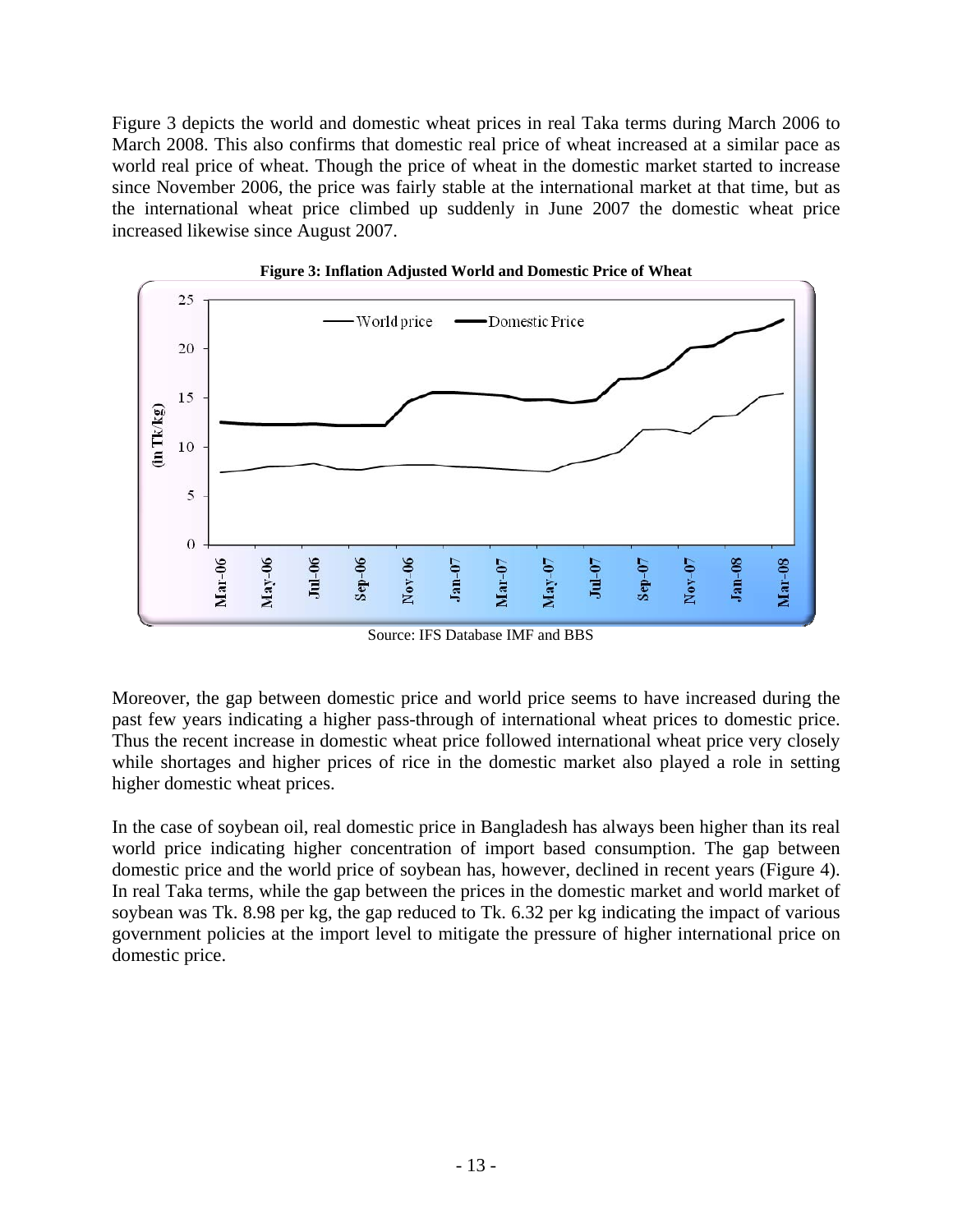

Source: IFS Database IMF and BBS

#### *Pass through to consumers*

Table 5 provides results of the pass-through of international prices of rice, wheat, and edible oil to domestic consumers.<sup>13</sup> A comparison of column (1) and column (2) shows that changes in column (2) are substantially lower than those in column (1), although changes are much high and positive. The reason for lower world prices of commodities in domestic currency is the exchange rate appreciation (against US\$) that the economy has experienced during the last two years. While during the period US\$ has depreciated against many currencies, the Bangladeshi consumers, in contrast, have benefited from the stability of the exchange rate.

It can also be seen that changes in column (3) are lower than the changes in column (2). This is the result of various commodity-based policies of the government, such as the rationalization of rice tariffs, to insulate domestic consumers from international price increases.14 It is not the case that the government of Bangladesh played the role of an interventionist, but used ad hoc changes in tariff rates to stabilize domestic prices.

 $13$  In Table 5, there are two parts of estimation: In the upper part, cumulative price increase during the period of March 2006-March 2008 has been shown whereas in the lower part price increase in March 2008 over March 2006 is calculated. Column 1 shows price increase in real US\$ from March 2006 to March 2007, while column 2 shows increase in world price in real domestic currency terms during the same period. Column 3, on the other hand, shows change in real domestic price at the consumer level.

 $14$  See, for instance, Dawe (2008) and FAO (2008).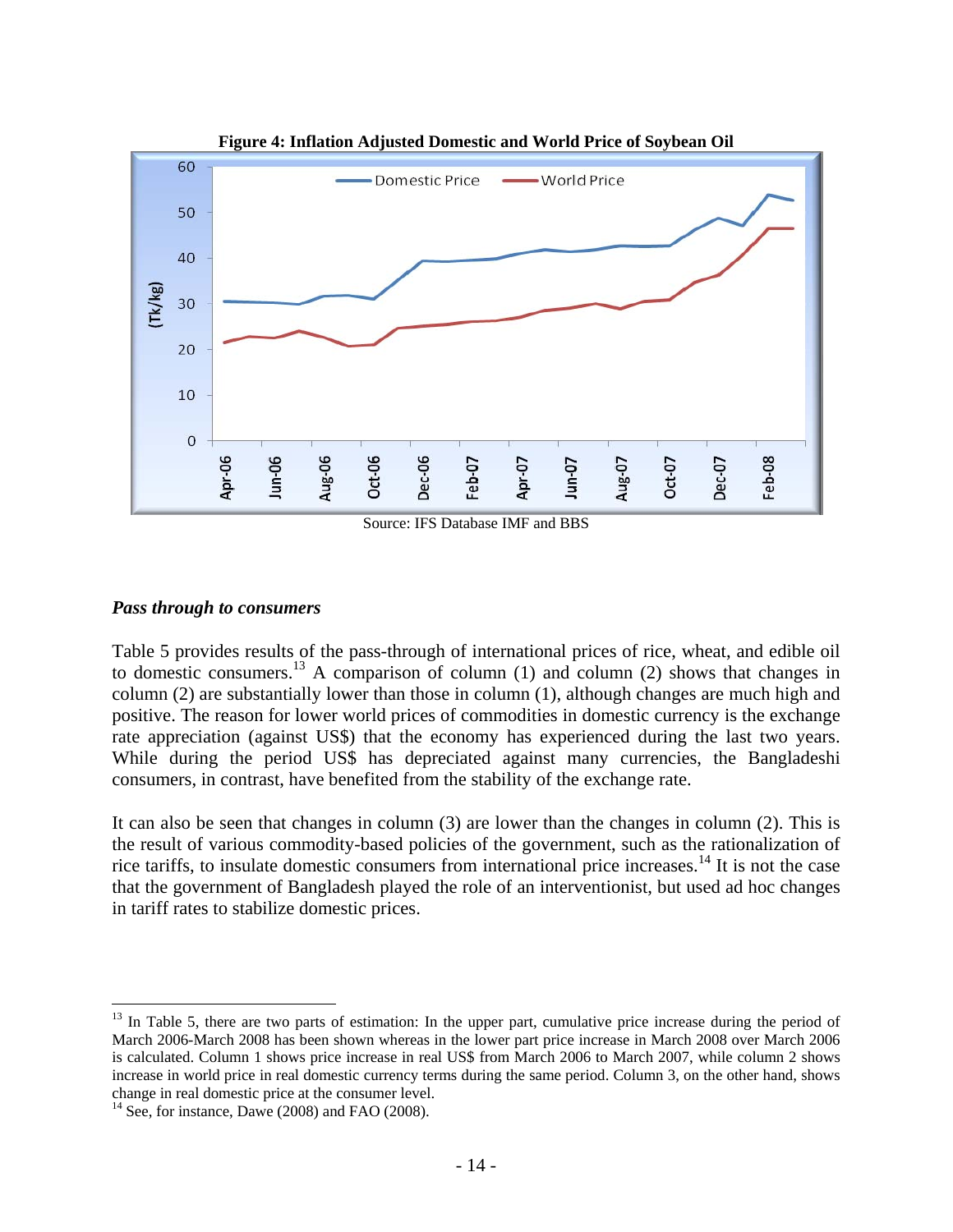|            | World     | World     | Domestic                                     | Pass-           |
|------------|-----------|-----------|----------------------------------------------|-----------------|
|            |           |           |                                              |                 |
|            | Price     | Price (in | Price (in                                    | through         |
|            | (US\$/MT) | Tk.MT)    | Tk.MT)                                       | (% )            |
|            | (1)       | (2)       | (3)                                          | $(4) = (3)/(2)$ |
|            |           |           | Cumulative percentage changes in prices      |                 |
| Rice       | 83.52     | 72.25     | 35.35                                        | 48.93           |
| Wheat      | 93.31     | 80.85     | 65.14                                        | 80.57           |
| Edible oil | 91.72     | 81.02     | 55.71                                        | 68.76           |
|            |           |           | Percentage changes in prices over the period |                 |
| Rice       | 111.39    | 88.32     | 38.63                                        | 43.74           |
| Wheat      | 135.87    | 110.13    | 84.11                                        | 76.37           |
| Edible oil | 139.65    | 113.50    | 68.99                                        | 60.78           |

**Table 5: Pass-Through of World Prices to Consumers, M3:2006 to M3:2008** 

Source: IFS Database IMF and BBS

One of the characteristics of the above pass-through analysis is that during March 2006 to March 2008 the pass-through is less than 100 indicating incomplete pass-through of international prices into domestic markets. Among the three commodities, the pass-through varies significantly and higher pass-through is observed in the case of wheat, followed by edible oil and rice. In the case of wheat, shortage of global wheat production and domestic higher prices of rice might be the explanation, whereas higher price of edible oil at the international market can explain the higher price in the domestic market. The share of import of respective commodities corresponding to their consumption expenditure partly explains the different pass-through of international prices as well.

#### **4. Estimating 'Pass-Through' Elasticity**

#### *Models and variables*

In estimating the second stage elasticity of import prices to domestic consumer prices, the theoretical and empirical model used in the paper follows Warr (2005). Warr (2005) systematically builds a theoretical model to estimate the pass-through elasticity of rice in Indonesia, in which domestic price of rice has been considered as the dependent variable and the world price at the import stage and 'other' prices are considered as independent variables. In defining 'other' prices, domestic CPI has been used. In a similar fashion, following theoretical model will be used in this paper for estimation of pass-through elasticity for rice, wheat and edible oil in Bangladesh:

$$
DP_i = E_0 CPI + E_m W P_i \tag{1}
$$

where, DP is the domestic price of the good; CPI is the consumer price index used as the index of 'other' prices; and WP is the world prices in domestic currency of the good.  $E_0$  and  $E_m$  are the elasticities of the domestic price of the good with respect to 'other' prices and the import price, respectively.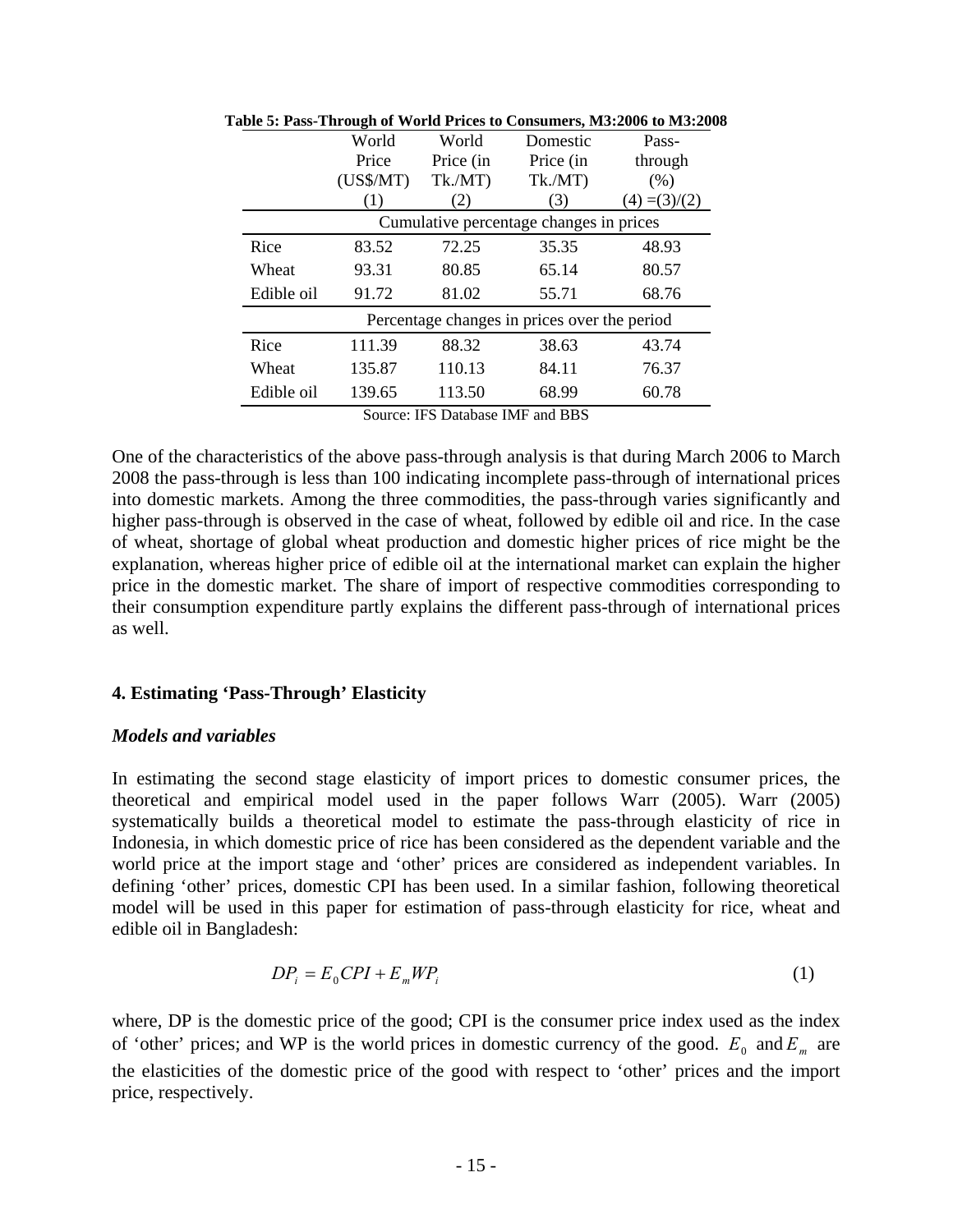Based on the above model, three empirical models are the following:

$$
\text{Rice equation: } DP_r = \alpha + \beta_0 CPI + \beta_m W P_r + \mu \tag{2}
$$

where, *DPr* is the monthly domestic retail price of rice (coarse); CPI is the monthly consumer price index; *WPr* is the monthly world price of rice and  $\mu$  is the residual.<sup>15</sup> Similarly,

$$
\text{Wheat equation: } DP_w = \alpha + \beta_0 CPI + \beta_m W P_w + \mu \tag{3}^{16}
$$

$$
Edible oil equation: DPS = \alpha + \beta_0 CPI + \beta_m WP_s + \mu
$$
\n(4)

#### *Estimation and Result Interpretation*

The data that used in the estimation are monthly, covering the period January 2000 to March 2008, the period which shows an increasing trend of prices. Relevant data were collected from the Bangladesh Bureau of Statistics (BBS), various issues of *Economic Trends* published by the Statistics Department of the Bangladesh Bank (BB), and the International Financial Statistics (IFS) of the IMF. All time series variables are in the log form. Augmented Dickey-Fuller (ADF) and Phillips-Perron (PP) tests were performed on each variable and the results of the unit root tests are reported in Appendix Table A2. The results suggest that all the variables are integrated of order 1, i.e.,  $(I(1))$ .

Two types of regression analyses were performed to identify the import price pass-through coefficient. *First,* estimates of possible long run relationship among the variables were obtained. The *long-run pass-through* typically refers to *total* change in consumption prices generated by a persistent or permanent import price shock of a commodity, once consumer prices have stopped adjusting to the initial import price shock (Hampton 2001). The estimated long-run elasticities are presented in Table 6 and the results suggest that the import price pass-through elasticity is 0.33 (rice), 0.31 (wheat) and 0.55 (edible oil). This implies that if import price in domestic currency increases by 10 percent, then, in the long-run, domestic price will increase by around 3.3 percent for rice, 3.1 percent for wheat, and 5.5 percent for edible oil.<sup>17</sup>

The Engle-Granger cointegration tests were also performed to test whether a long-run relationship exists among the variables and the test on residuals rejected the null hypothesis of no cointegration suggesting a long-run relationship among the variables (Table 6). In fact, this finding validates the above coefficient estimates to be stable in the long-run.

<sup>&</sup>lt;sup>15</sup> The data definitions are explained in Appendix Table A1.

<sup>&</sup>lt;sup>16</sup> Two more wheat equations are also considered to see the substitution effect of rice price on wheat price. In this context, one model is constructed by adding *DPr* as another explanatory variable in equation (2) while the other model removes *CPI* from equation (2) and adds *DPr* instead of *CPI* using the assumption that only rice price can affect the price of wheat.

<sup>&</sup>lt;sup>17</sup> Interestingly, when *DPr* is included in wheat equation, the pass-through elasticity comes down to 0.17-0.18, suggesting a significant role of *DPr* in explaining changes in price of wheat in Bangladesh.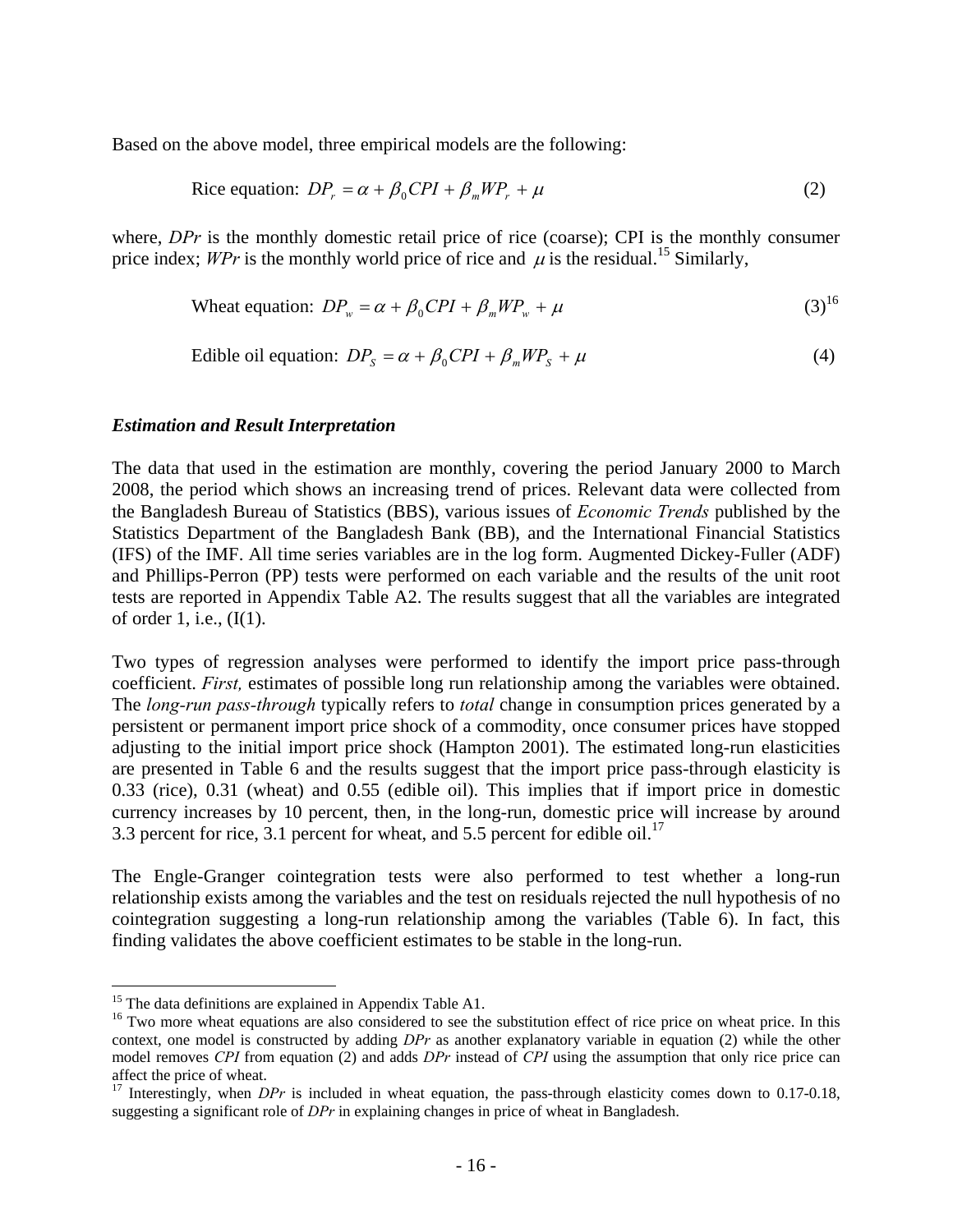From Table 6, it is observed that the pass-through elasticity of edible oil is significantly higher than the pass-through elasticities of rice and wheat. This result is not surprising as importconsumption ratio for rice is much lower compared with those for wheat and edible oil. However, in case of wheat, higher availability of rice - a substitute of wheat – played a significant role in having a lower pass-through elasticity of wheat. And, in the case of edible oil, consumption is almost entirely dependent on import and thus has a higher pass-through elasticity.

| I. Estimates of Rice Equation |                                       |             |       |  |  |  |
|-------------------------------|---------------------------------------|-------------|-------|--|--|--|
| Dependent Variable: LDPr      |                                       |             |       |  |  |  |
| <b>Independent Variables</b>  | Coefficient                           | t-Statistic | Prob. |  |  |  |
| C                             | $-1.17$                               | $-2.06$     | 0.04  |  |  |  |
| <b>LCPI</b>                   | 0.62                                  | 4.36        | 0.00  |  |  |  |
| LWPr                          | 0.33                                  | 5.83        | 0.00  |  |  |  |
| <b>ADF Test for Residuals</b> | $-0.91$                               | -7.98       | 0.00  |  |  |  |
|                               |                                       |             |       |  |  |  |
|                               | II. Estimates of Wheat Equation       |             |       |  |  |  |
| Dependent Variable: LDPw      |                                       |             |       |  |  |  |
| <b>Independent Variables</b>  | Coefficient                           | t-Statistic | Prob. |  |  |  |
| C                             | $-3.59$                               | $-4.60$     | 0.00  |  |  |  |
| <b>LCPI</b>                   | 1.16                                  | 6.29        | 0.00  |  |  |  |
| LWPw                          | 0.31                                  | 4.67        | 0.00  |  |  |  |
| <b>ADF Test for Residuals</b> | $-3.19$                               | $-8.32$     | 0.00  |  |  |  |
|                               |                                       |             |       |  |  |  |
|                               | III. Estimates of Edible Oil Equation |             |       |  |  |  |
| Dependent Variable: LDPs      |                                       |             |       |  |  |  |
| C                             | 0.27                                  | 0.55        | 0.58  |  |  |  |
| <b>LCPI</b>                   | 0.35                                  | 2.79        | 0.01  |  |  |  |
| <b>LWPs</b>                   | 0.55                                  | 12.56       | 0.00  |  |  |  |
| <b>ADF Test for Residuals</b> | -1.16                                 | -11.51      | 0.00  |  |  |  |

**Table 6: Estimates of Long-Term Relationship (2000:1-2008:3)** 

Source: Authors' calculations

However, this test is not conclusive and it is necessary to determine the short-run adjustment process underlying the long-run relationship. This requires the estimation of a stable cointegrating relationship using the error correction model (ECM) to test the robustness of the earlier long-run relationship. The results of this test are presented in Table 7 and suggest that the estimated coefficients of the error-correction term are -0.12 (rice), -0.08 (wheat) and -0.27 (edible oil). These results imply that around 12 percent of disequilibrium in the long-run relationship is corrected in each month in the case of rice, whereas in the cases of wheat and edible oil, the corresponding figures are 8 percent and 27 percent respectively. All the estimated coefficients are statistically significant, supporting the earlier result that there is a long-run relationship among the variables.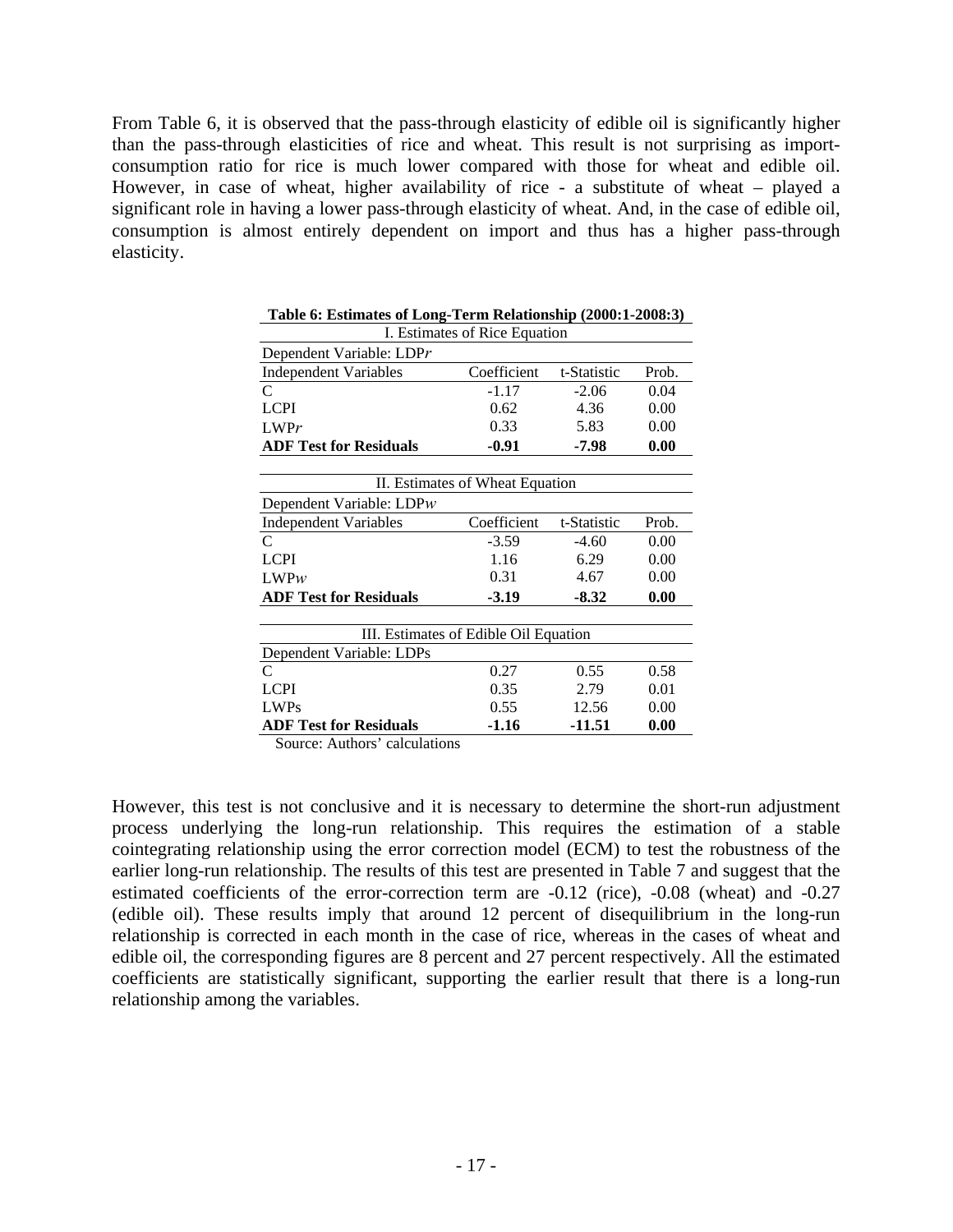| I. Estimates of Rice Equation |             |             |       |  |  |  |
|-------------------------------|-------------|-------------|-------|--|--|--|
| Dependent Variable: DLDPr     |             |             |       |  |  |  |
| Variables                     | Coefficient | t-Statistic | Prob. |  |  |  |
| C                             | 0.002       | 0.523       | 0.60  |  |  |  |
| $DLDPr(-1)$                   | $-0.125$    | $-1.258$    | 0.21  |  |  |  |
| $DLDPr(-2)$                   | 0.299       | 2.601       | 0.01  |  |  |  |
| $DLCPI(-7)$                   | 0.757       | 2.131       | 0.03  |  |  |  |
| $DLWPr(-1)$                   | 0.193       | 2.227       | 0.03  |  |  |  |
| $DLWPr(-2)$                   | $-0.157$    | $-1.657$    | 0.10  |  |  |  |
| $EC$ term $(-1)$              | $-0.123$    | $-2.001$    | 0.04  |  |  |  |
|                               |             |             |       |  |  |  |

**Table 7: Estimates of Error Correction Model (2000:1-2008:3)** 

| II. Estimates of Wheat Equation |             |             |       |  |  |  |
|---------------------------------|-------------|-------------|-------|--|--|--|
| Dependent Variable: DLDPw       |             |             |       |  |  |  |
| <b>Independent Variables</b>    | Coefficient | t-Statistic | Prob. |  |  |  |
| C                               | 0.005       | 1.222       | 0.22  |  |  |  |
| $DLDPw (-3)$                    | 0.281       | 2.796       | 0.01  |  |  |  |
| $DLCPI(-1)$                     | 0.236       | 0.613       | 0.54  |  |  |  |
| $DLW P w (-1)$                  | 0.140       | 2.467       | 0.02  |  |  |  |
| $EC$ term $(-1)$                | $-0.080$    | $-2.164$    | 0.03  |  |  |  |

| III. Estimates of Edible Oil Equation |             |             |       |  |  |  |
|---------------------------------------|-------------|-------------|-------|--|--|--|
| Dependent Variable: DLDPs             |             |             |       |  |  |  |
| <b>Independent Variables</b>          | Coefficient | t-Statistic | Prob. |  |  |  |
| C                                     | $-0.002$    | $-0.476$    | 0.63  |  |  |  |
| $DLDPs$ $(-7)$                        | 0.175       | 1.999       | 0.04  |  |  |  |
| $DLCPI(-5)$                           | 1.416       | 3.034       | 0.00  |  |  |  |
| <b>DLWPs</b>                          | 0.214       | 2.915       | 0.00  |  |  |  |
| $DLWPs(-1)$                           | 0.159       | 2.218       | 0.03  |  |  |  |
| $DLWPs(-4)$                           | $-0.155$    | $-2.121$    | 0.04  |  |  |  |
| $EC$ term $(-1)$                      | $-0.272$    | -4.311      | 0.00  |  |  |  |

Source: authors' calculations

The estimated pass-through elasticity for rice in the short-run is 0.19, and the corresponding figures are 0.14 for wheat and 0.15 for edible oil. Thus over the entire period, the results suggest a pass-through elasticity of between 0.19 and 0.33 (rice), 0.14 and 0.31 (wheat) and 0.15 and 0.55 (edible oil). These results indicate that there is minimal effect of international prices of rice and wheat on their domestic prices; while, a relatively significant relationship is observed between international edible oil prices and its domestic prices. However, the 'pass-through elasticity' is less than unity indicating the effort of the government to insulate domestic inflation from the adverse impact of higher international prices.

#### **5. Conclusion and Policy Implications**

The study aimed at exploring the relationship between imported commodity prices and domestic consumer prices of selected goods in Bangladesh during 2000:01-2008:03. Understanding both the long-run and the short-run dynamics of import price shocks on consumer prices is crucial to policy making in a small open economy such as Bangladesh. Further, recent increase in international commodity prices has raised the issue of import price pass-through to consumer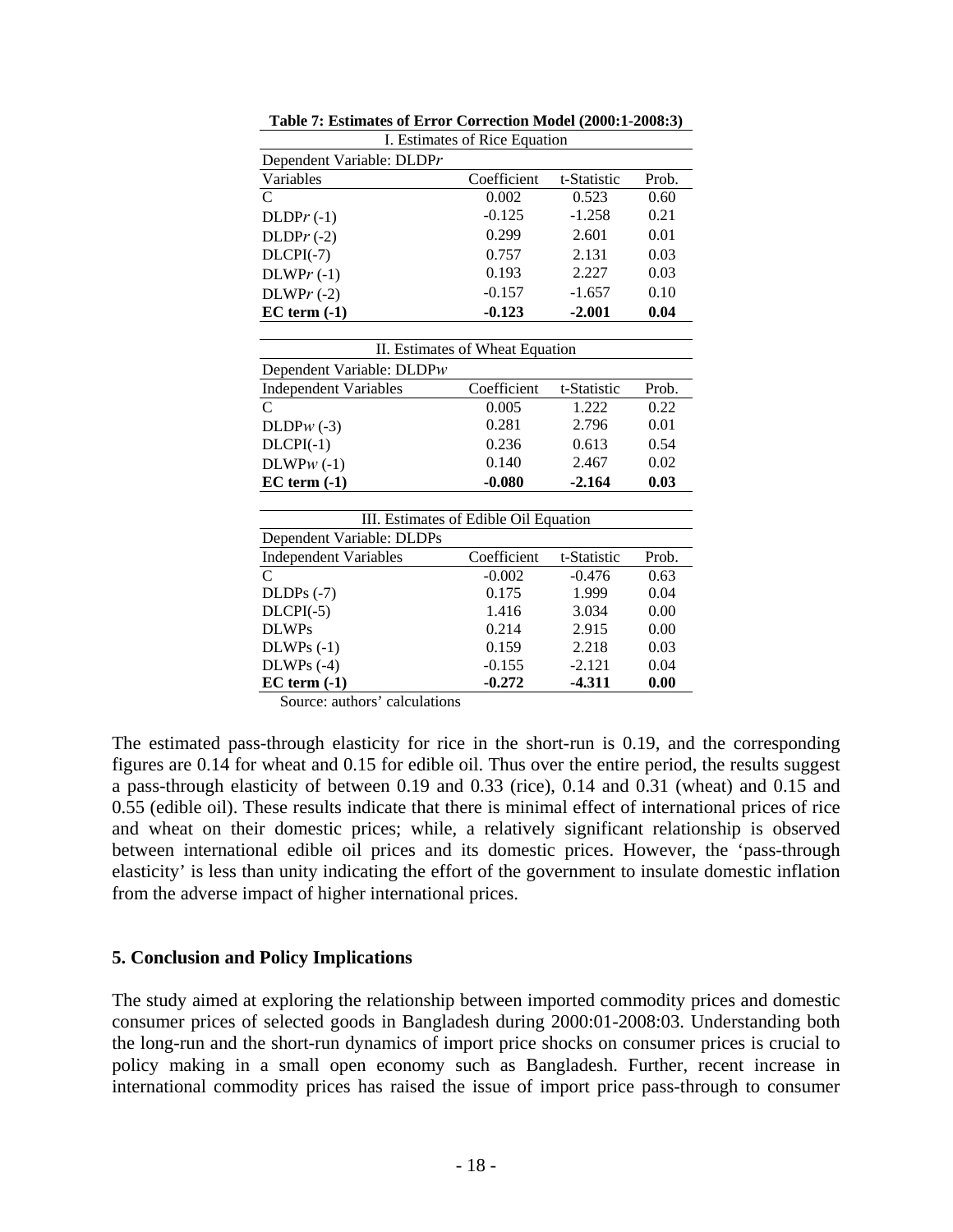prices as significant in framing effective policies to assist the domestic consumer, especially the poor, from the adverse effect of rising inflation.

Data analysis reveals that inflation in Bangladesh is dominated by food inflation and, in particular, prices of rice, wheat, and edible oil significantly affect overall food inflation. Interestingly, among all food items, import payments for these three items are highest. Though the import-consumption ratio of rice is very low, it is significantly higher for wheat and edible oil. However, since these are relatively high-weighted food items, even low import ratios of these commodities play a greater role in overall inflation in the country. Thus it is important for Bangladesh to maintain stable prices of these three food items at the import stage to mitigate their adverse effect on the domestic prices.

The empirical results suggest that pass-through elasticities lie between 0.19 and 0.33 for rice, 0.14 and 0.31 for wheat, and 0.15 and 0.55 for edible oil. These indicate lower pass-through elasticities for rice and wheat and a higher pass-through elasticity for edible oil. This is consistent with higher import-consumption ratio for edible oil, followed by wheat and rice. That is, the pass-through of international prices to domestic prices is likely to be higher for those goods that have higher import-consumption ratio. Thus, the government needs to follow commodity specific policies especially for those goods which have higher consumption weights in CPI and, at the same time, have higher import share in total consumption. In short, adopting commodity specific import policies rather than a common policy would be more effective in mitigating the problem of international price increase and its possible impact on the domestic economy.

The analysis also brings out several key points. With respect to addressing the adverse impact arising out of the relationship between international and domestic food prices, it is useful for Bangladesh to divide domestic policy interventions into two categories: (i) improving short-run trade policies to reduce domestic food prices; and (ii) stimulating agricultural investment and enhancing productivity to increase long-term food supply.

## *Reexamining trade related policies*

First, it has been observed that the effect of higher international prices of three major food products (rice, wheat, and edible oil) on their domestic prices was partly neutralized by an exchange rate policy that maintained a relatively stable value of Taka vis-à-vis US\$ in Bangladesh. This suggests an active role of exchange rate policies in mitigating the pass-through problem at the import stage. The Bangladesh Bank, as the monetary authority, needs to adopt appropriate measures such that changes in the exchange rate contribute toward stability of domestic prices of imported food items. In this regard, a higher inflow of remittances may ensure more stability in the foreign exchange market and the issue needs specific focus.<sup>18</sup>

Second, commodity specific trade policies such as reduction of tariffs and taxes on food items have contributed to ensuring more stable domestic prices in Bangladesh relative to world prices

 $\overline{a}$ <sup>18</sup> UNESCAP (2008) argues that rising demand for foreign workers resulting from higher oil incomes in some of the oil-rich countries in Western Asia could benefit LDCs such as Bangladesh through increasing remittances in these countries.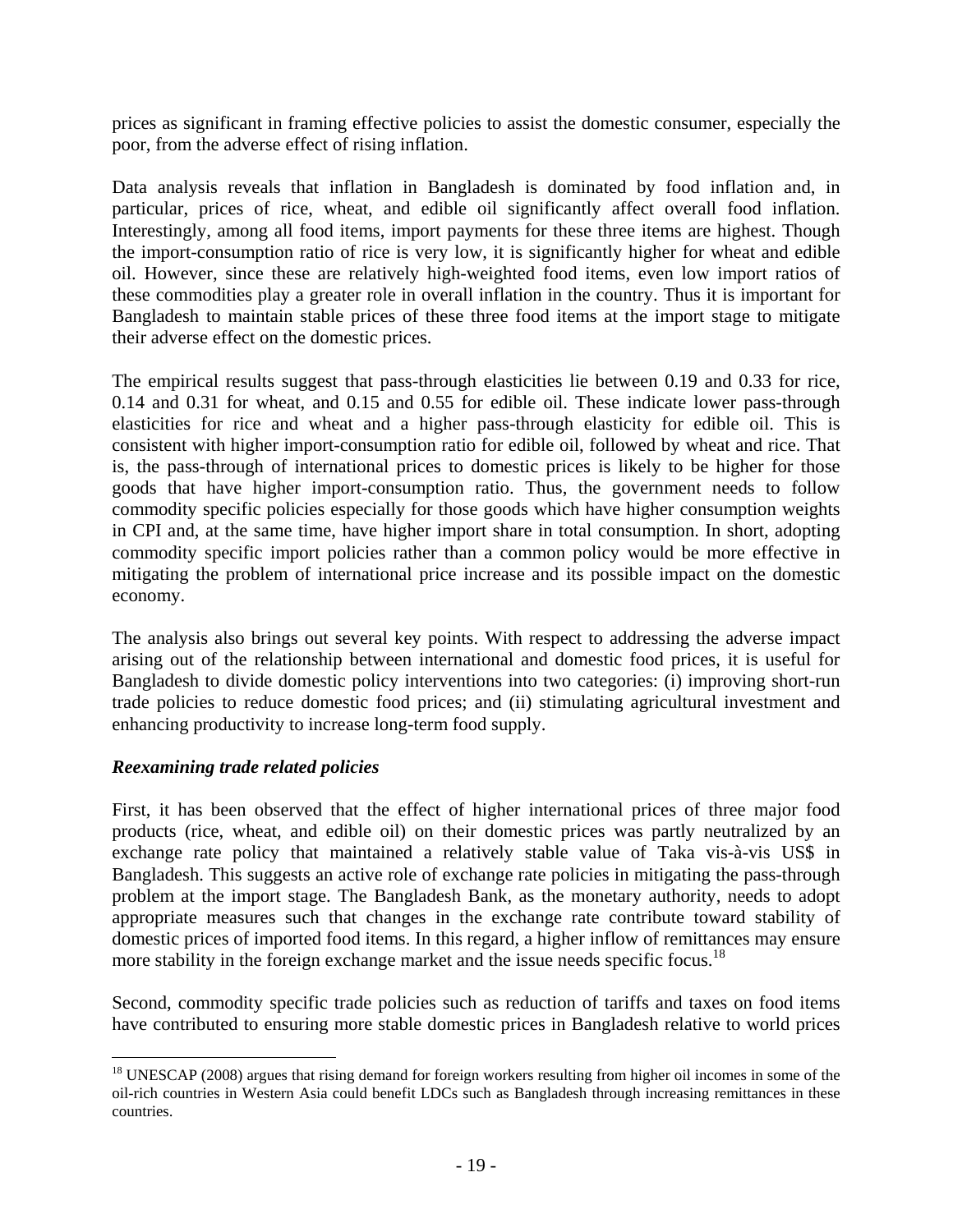and keeping the pass-through elasticity at less than unity.<sup>19</sup> Along with trade policies aimed at reducing price volatility, it is important to identify reliable sources of supply so that food imports are not constrained by export restrictions by the supplying country. Furthermore, such export restrictions might be taken up as important issue in future international trade negotiations under  $WTO^{20}$ 

Third, reducing import tariff on food commodities certainly is favorable to the domestic consumers and may help to ease domestic prices. However, this should be weighed against its adverse effect on domestic revenue earnings at the import stage. This could be substantial in specific cases, especially when the tariff is reduced on the large volume of imports. If it happens, then the tax authority should review the existing tax measures to help recover the revenue loss.

## *Increasing long-term supply*

The results of this study highlight the importance of giving highest priority to increasing domestic production of important food commodities such as rice, since it is seen that the passthrough is lower for commodities that have higher share of domestic production in total consumption.<sup>21</sup> In the case of wheat, since rice is a significant substitute and the nominal price of rice is lower than that of wheat at present, increasing rice production is likely to reduce the import of wheat resulting in lower pass-through to domestic prices.

Tariff reductions for agriculture commodity imports imply a loss of protection for domestic producers, who may face hefty supply of imported food commodities under a more liberalized regime. Moreover, recent higher prices of agricultural inputs such as fuel, seeds, fertilizer, wages of laborers and even, the rent of agricultural land may force them to reduce planting in the longrun. Thus complementary measures are required for domestic producers to hold them continuing agriculture production such as ensuring higher producer prices. The corresponding idea would be that the government can directly buy or stock food commodities from the producers at reasonable prices. Moreover, it is likely to serve a dual purpose: first, it can ensure increased flow of supply from domestic sources; and second, it can encourage the agricultural producers to continue with their efforts to increasing agricultural production in a sustained manner.

<sup>&</sup>lt;sup>19</sup> UNESCAP (2008) indicates that in Bangladesh, liberalizing trade in irrigation equipment and fertilizer markets in the early 1990s produced structural changes in agriculture sector and a significant increase in rice productivity. This resulted in a reduction of rice prices by 25 percent, benefiting the poor, who are the main consumers of rice (Klytchnikova and Diop (2006).

 $20$  For instance, see FAO (2008) on the issue.

<sup>&</sup>lt;sup>21</sup> There are some examples that the use of rice for different purposes is increasing recently compared with the past due to the price hike of wheat. For example, the poultry and fishery sector started to use rice as feed rather than wheat, creating extra demand on supply of rice with higher pressure on rice prices.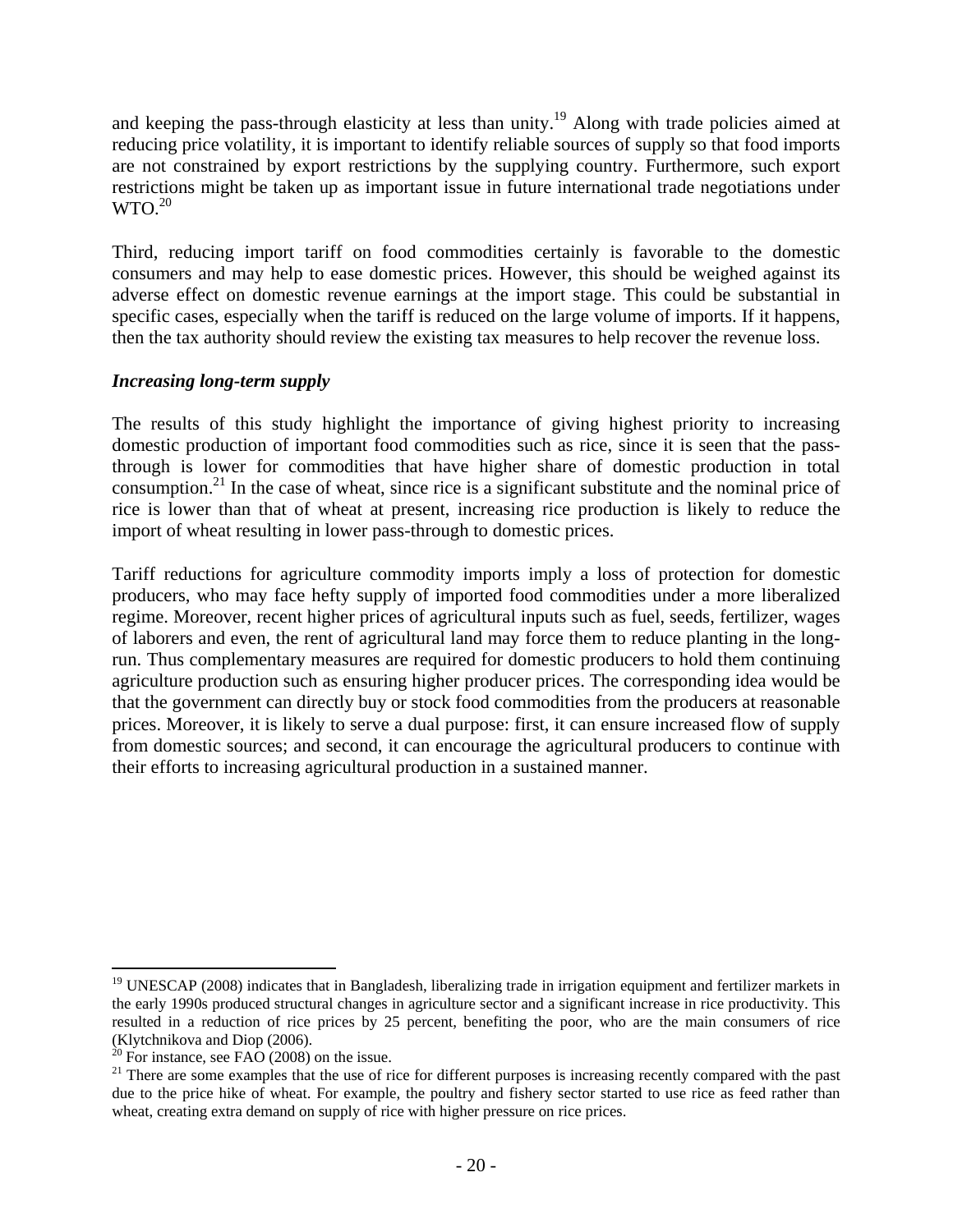## **Appendix**

#### **Table A1: Data Series Details**

The table summarizes the data series used in this analysis. All data are at a monthly frequency and the sample period is 2000:01 to 2008:03

| Series Code | Series Name                   | Details                                                                       |
|-------------|-------------------------------|-------------------------------------------------------------------------------|
| <b>LCPI</b> | Consumer price index          | Log of consumer price index, on monthly basis                                 |
| LDPr        | Domestic price of rice        | Log of domestic prices of rice (coarse) in nominal<br>terms, on monthly basis |
| <b>LWPr</b> | World price of rice           | Log of world price of rice (Bangkok, Thailand), on<br>monthly basis           |
| <b>LDPw</b> | Domestic price of wheat       | Log of domestic prices of wheat, on monthly basis                             |
| <b>LWPw</b> | World price of wheat          | Log of world price of wheat (US Gulf), on monthly<br><b>basis</b>             |
| LDPe        | Domestic price of soybean oil | Log of domestic price of soybean oil (all origins:                            |
|             |                               | Dutch ports), on monthly basis                                                |
| LWPe        | World price of soybean oil    | Log of world price of soyabean oil, on monthly                                |
|             |                               | basis                                                                         |

#### **Table A2: Unit Root Tests with ADF and PP**

|                  | ADF              |               | PP               |               |          |  |
|------------------|------------------|---------------|------------------|---------------|----------|--|
| Variables        | Without<br>trend | With<br>trend | Without<br>trend | With<br>trend | Decision |  |
| <i>LCPI</i>      | 0.71             | $-1.31$       | 0.89             | $-0.78$       | I(1)     |  |
| <b>ALCPI</b>     | $-9.16$          | $-9.22$       | $-9.04$          | $-9.51$       | I(0)     |  |
| LDPr             | 1.61             | 0.28          | 1.61             | 0.34          | I(1)     |  |
| $\Lambda LDPr$   | $-11.02$         | $-11.58$      | $-11.02$         | $-11.62$      | I(0)     |  |
| LWPr             | 2.10             | 0.26          | 2.21             | 0.87          | I(1)     |  |
| $\Lambda L W Pr$ | $-4.14$          | $-5.16$       | $-4.31$          | $-4.33$       | I(0)     |  |
| LDP <sub>w</sub> | 3.80             | 1.78          | 4.41             | 3.04          | I(1)     |  |
| $\Lambda LDPw$   | $-4.20$          | $-5.57$       | $-10.07$         | -10.95        | I(0)     |  |
| LWPw             | 2.15             | $-1.03$       | 1.89             | $-0.42$       | I(1)     |  |
| $\triangle LWPw$ | $-9.28$          | $-9.72$       | $-9.23$          | $-9.78$       | I(0)     |  |
| LDP <sub>s</sub> | 0.87             | $-0.85$       | 0.87             | $-0.68$       | I(1)     |  |
| $\triangle LDPs$ | $-11.17$         | $-11.83$      | $-11.18$         | $-11.91$      | I(0)     |  |
| LWPs             | 0.91             | $-1.57$       | 1.25             | $-0.98$       | I(1)     |  |
| $\triangle LWPs$ | $-8.07$          | $-8.54$       | $-8.11$          | $-8.44$       | I(0)     |  |

*Notes: 1. Lag length of ADF tests have been decided on the basis of Akaike's Information Criterion (AIC); 2. Maximum Bandwidth for PP tests have been decided on the basis of Newey-West (1994); 3. All tests have been performed on the basis of 1-percent significance level using Econometric Views(EViews) 4 Package; 4.* McKinnon (1996) Test critical values are: 1% level: -4.04, 5% level: -3.45, 10% level: -3.15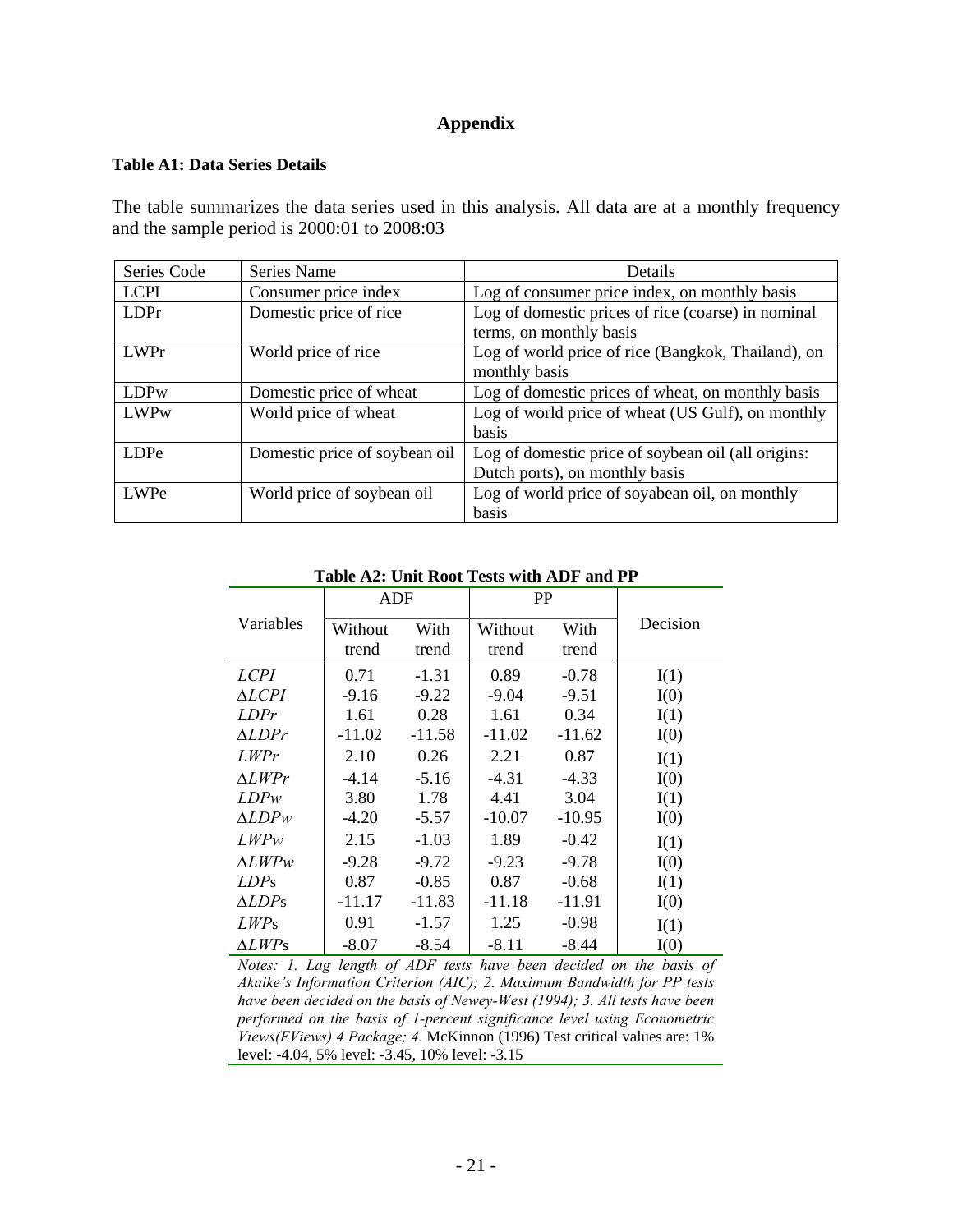| I. Estimates of Wheat Equation       |             |             |       |  |  |  |
|--------------------------------------|-------------|-------------|-------|--|--|--|
| Case 1: Model with $LDPw$            |             |             |       |  |  |  |
| Dependent Variable: LDP <sub>w</sub> |             |             |       |  |  |  |
| <b>Independent Variables</b>         | Coefficient | t-Statistic | Prob. |  |  |  |
| C                                    | $-0.67$     | -1.03       | 0.30  |  |  |  |
| LCPI                                 | 0.06        | 0.35        | 0.73  |  |  |  |
| LWPw                                 | 0.17        | 3.43        | 0.00  |  |  |  |
| LDPr                                 | 1.03        | 9.34        | 0.00  |  |  |  |
| <b>ADF Test for Residuals</b>        | $-0.95$     | -9.24       | 0.00  |  |  |  |
|                                      |             |             |       |  |  |  |
| Case 2: Model without LCPI           |             |             |       |  |  |  |
| Dependent Variable: LDP <sub>w</sub> |             |             |       |  |  |  |
| <b>Independent Variables</b>         | Coefficient | t-Statistic | Prob. |  |  |  |
| C                                    | $-0.45$     | $-3.16$     | 0.00  |  |  |  |
| LDPr                                 | 1.05        | 12.79       | 0.00  |  |  |  |
| LWPw                                 | 0.18        | 4.09        | 0.00  |  |  |  |
| <b>ADF</b> Test for Residuals        | -0.95       | -9.28       | 0.00  |  |  |  |

**Table A3: Estimates of wheat equations (alternative models)** 

**Table A4: Estimates of error correction model (Alternative wheat models)** 

| Case 1: Model with $LDPw$ |             |             |       |
|---------------------------|-------------|-------------|-------|
| Dependent Variable: DLDPw |             |             |       |
| Independent Variables     | Coefficient | t-Statistic | Prob. |
| C                         | $-0.007$    | $-1.672$    | 0.09  |
| $DLDPw(-1)$               | 0.137       | 1.332       | 0.19  |
| $DLDPw(-3)$               | 0.222       | 2.167       | 0.03  |
| $DLCPI(-2)$               | 1.223       | 3.145       | 0.00  |
| $DLCPI(-4)$               | 0.830       | 2.175       | 0.03  |
| $DI$ $DPr$                | 0.392       | 3.379       | 0.00  |
| $DLDPr(-8)$               | $-0.221$    | $-1.687$    | 0.09  |
| $DLW P w (-2)$            | 0.101       | 1.790       | 0.07  |
| $DLW P w (-9)$            | 0.077       | 1.251       | 0.21  |
| $EC$ term $(-1)$          | $-0.111$    | $-2.045$    | 0.04  |

| Case 2: Model without LCPI |             |             |       |
|----------------------------|-------------|-------------|-------|
| Dependent Variable: DLDPw  |             |             |       |
| Independent Variables      | Coefficient | t-Statistic | Prob. |
| C                          | 0.000       | 0.252       | 0.80  |
| $DLDPw(-1)$                | 0.197       | 1.889       | 0.06  |
| $DLDPw (-3)$               | 0.185       | 1.788       | 0.07  |
| DI.DPr                     | 0.395       | 3.252       | 0.00  |
| $DLDPr(-2)$                | 0.185       | 1.682       | 0.09  |
| $DLDPr(-8)$                | $-0.224$    | $-1.646$    | 0.10  |
| $DLW P w (-2)$             | 0.126       | 2.209       | 0.02  |
| $EC term(-1)$              | $-0.129$    | $-2.405$    | 0.01  |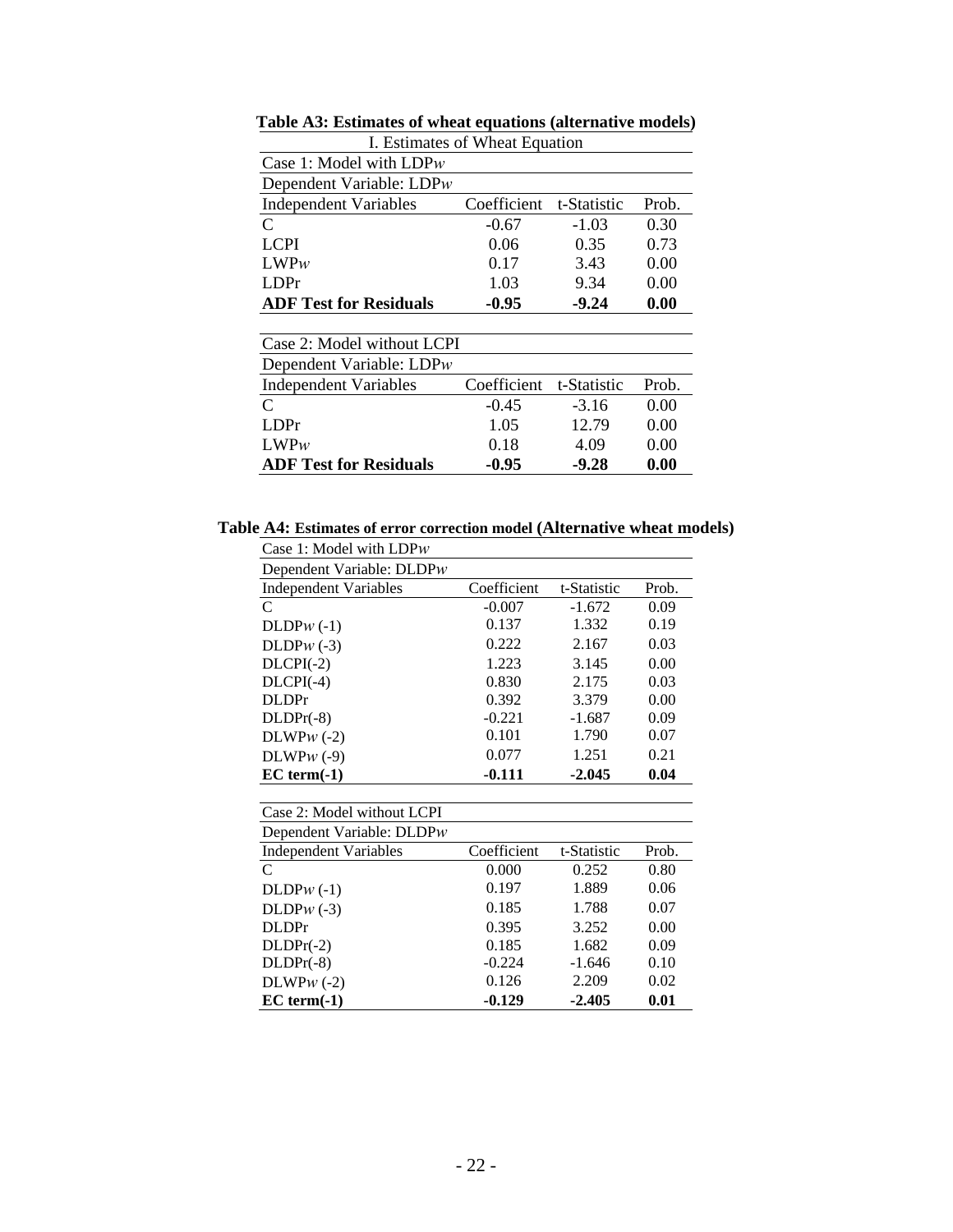#### **References**

ADB (2008). *Bangladesh Quarterly Economic Update*, Economics Unit of Bangladesh Resident Mission, Dhaka: Asian Development Bank.

Dawe, D. (2008). 'Have Recent Increase in International Cereal Prices Been Transmitted to Domestic Economies? The Experience in Seven Large Asian Countries,' *ESA Working Paper No. 08-03*, Food and Agriculture Organization of the United Nations (FAO), April: Agriculture Development Economics Division.

Dwyer, J. and R. Lim (1994). 'Explaining Import Price Inflation: A Recent history of Second Stage Pass-through,' *Research Discussion Paper 9407*, Reserve Bank of Australia: Economic Research Department.

Engel, C. and J. H Rogers (1998). 'Regional Patterns in the Law of One Price: The Roles of Geography versus Currencies,' in Jeffrey A Frankel (ed.) *Regionalization of the World Economy,* Chicago and London: University of Chicago Press for the NBER, pp. 153-83.

FAO (2008). 'Soaring Food Prices: Facts, perspectives, Impacts and Actions Required,' Paper presented in the *High-level Conference on World Food Security: The Challenges of Climate Change and Bio-energy*, 3-5 June, Rome: Food and Agriculture Organization of the United Nations. (www.faco.org/foodclimate)

Johnston, S. (2007). *The (Food) Price of Success*, Finance and Development, Vol. 44, No. 4, International Monetary Fund, Washington D.C.

Hampton, T. (2001). 'Hoe Much Do Import Price Shocks Matter for Consumer Prices?' *Discussion Paper Series DP2001/06*, Reserve Bank of New Zealand.

Hensley, D. and J. Lupton, (2008), *Food and Energy Prices Haunt Consumers and Central Bankers*, Economic Research Note, Economic Research Global Data Watch, New York: JPMorgan Chase Bank.

Klytchnikova, I. and N. Diop (2006). 'Trade reform, farm productivity, and poverty in Bangladesh', *Policy Research Working Paper No. 3980*, Washington D.C.: World Bank.

McCarthy, J. (1999). 'Pass-through of Exchange Rates and Import Prices to Domestic Inflation in Some Industrialised Economies,' *BIS Working Papers, No. 79*, Bank for International Settlements, Basel: Monetary and Economic Department.

Mitchell, D (2008). *A Note on Rising Food Prices,* World Bank, Washington D.C.

Mortaza, M. Golam and Salma Hasnayen (2008). "Inflation Accounting Across Different Income Groups: Does Inflation Hurt the Poor Relatively More in Bangladesh?" *Bangladesh Bank Quarterly,* Vol. V, No. 3, pp. 30-41.